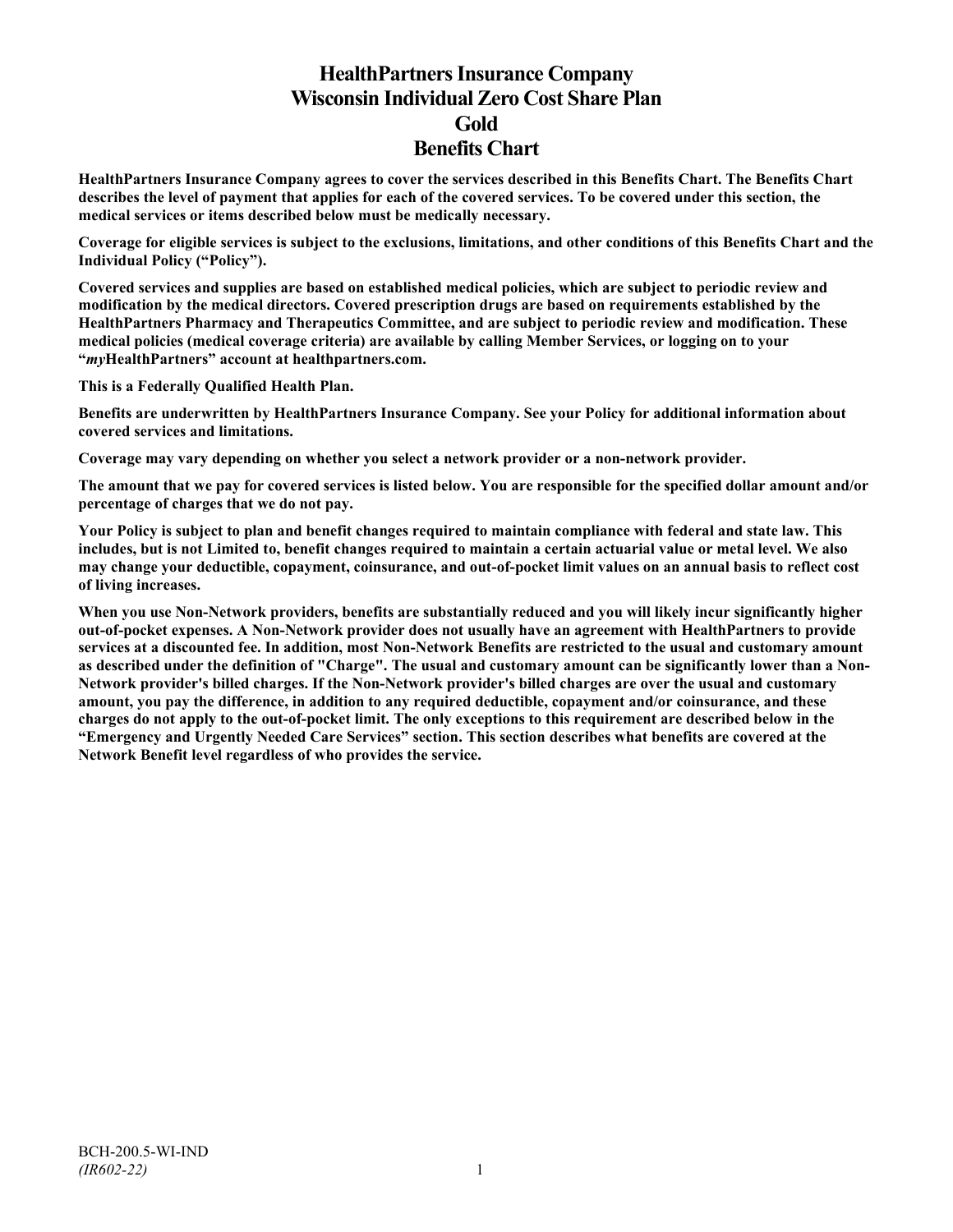# **These definitions apply to the Benefits Chart. They also apply to your Policy.**

| <b>Biosimilar Drug:</b> | A prescription drug, approved by the Food and Drug Administration (FDA), that the FDA has<br>determined is biosimilar to and interchangeable with a biological brand name drug. Biosimilar<br>drugs are not considered generic drugs and are not covered under the generic drug benefit.                                                                                                                                                                                                                                                                                                                                     |
|-------------------------|------------------------------------------------------------------------------------------------------------------------------------------------------------------------------------------------------------------------------------------------------------------------------------------------------------------------------------------------------------------------------------------------------------------------------------------------------------------------------------------------------------------------------------------------------------------------------------------------------------------------------|
| <b>Brand Name Drug:</b> | A prescription drug, approved by the Food and Drug Administration (FDA), that is manufactured,<br>sold or licensed for sale under a trademark by the pharmaceutical company that originally<br>researched and developed the drug. Brand name drugs have the same active-ingredient formula as<br>the generic version of the drug. However, generic drugs are manufactured and sold by other drug<br>manufacturers and are generally not available until after the patent on the brand name drug has<br>expired. A few brand name drugs may be covered at the generic benefit level if this is indicated on<br>the formulary. |
| <b>Calendar Year:</b>   | This is the 12-month period beginning 12:01 A.M. Central Time, on January 1, and ending 12:00<br>A.M. Central Time of the next following December 31.                                                                                                                                                                                                                                                                                                                                                                                                                                                                        |
| Charge:                 | For covered services delivered by a network provider, this is the provider's discounted fee for a<br>given medical/surgical service, procedure or item.                                                                                                                                                                                                                                                                                                                                                                                                                                                                      |
|                         | For covered services delivered by non-network providers, a contracted rate may apply if such<br>arrangement is available to HealthPartners.                                                                                                                                                                                                                                                                                                                                                                                                                                                                                  |
|                         | For the Usual and Customary Charge for covered services delivered by non-network providers,<br>our payment is calculated using one of the following options in the following order, depending on<br>availability: 1) a percentage of the Medicare fee schedule; 2) a comparable schedule if the service<br>is not on the Medicare fee schedule; or 3) a commercially reasonable rate for such service if a fee<br>schedule is not available.                                                                                                                                                                                 |
|                         | The Usual and Customary Charge is the maximum amount allowed that we consider in the<br>calculation of the payment of charges incurred for certain covered services. You must pay for any<br>charges above the usual and customary charge, and they do not apply to the out-of-pocket limit.                                                                                                                                                                                                                                                                                                                                 |
|                         | A charge is incurred for covered ambulatory medical and surgical services, on the date the service<br>or item is provided. A charge is incurred for covered inpatient services, on the date of admission to<br>a hospital. To be covered, a charge must be incurred on or after your effective date and on or<br>before the termination date.                                                                                                                                                                                                                                                                                |
|                         | Copayment/Coinsurance: The specified dollar amount, or percentage, of charges incurred for covered services, which we do<br>not pay, but which you must pay, each time you receive certain medical services, procedures or<br>items. Our payment for those covered services or items begins after the copayment or coinsurance<br>is satisfied. Covered services or items requiring a copayment or coinsurance are specified in this<br>Benefits Chart.                                                                                                                                                                      |
|                         | For services provided by a network provider:                                                                                                                                                                                                                                                                                                                                                                                                                                                                                                                                                                                 |
|                         | An amount which is listed as a flat dollar copayment is applied to a network provider's discounted<br>charges for a given service. However, if the network provider's discounted charges for a service or<br>item is less than the flat dollar copayment, you will pay the network provider's discounted charge.<br>An amount which is listed as a percentage of charges or coinsurance is based on the network<br>provider's discounted charges, calculated at the time the claim is processed, which may include an<br>agreed upon fee schedule rate for case rate or withhold arrangements.                               |
|                         | For services provided by a Non-Network provider:                                                                                                                                                                                                                                                                                                                                                                                                                                                                                                                                                                             |
|                         | Any copayment or coinsurance is applied to the lesser of the provider's charges or the usual and<br>customary charge for a service.                                                                                                                                                                                                                                                                                                                                                                                                                                                                                          |
|                         | A copayment or coinsurance is due at the time a service is provided, or when billed by the<br>provider. The copayment or coinsurance applicable for a scheduled visit with a network provider<br>will be collected for each visit, late cancellation and failed appointment.                                                                                                                                                                                                                                                                                                                                                 |
|                         |                                                                                                                                                                                                                                                                                                                                                                                                                                                                                                                                                                                                                              |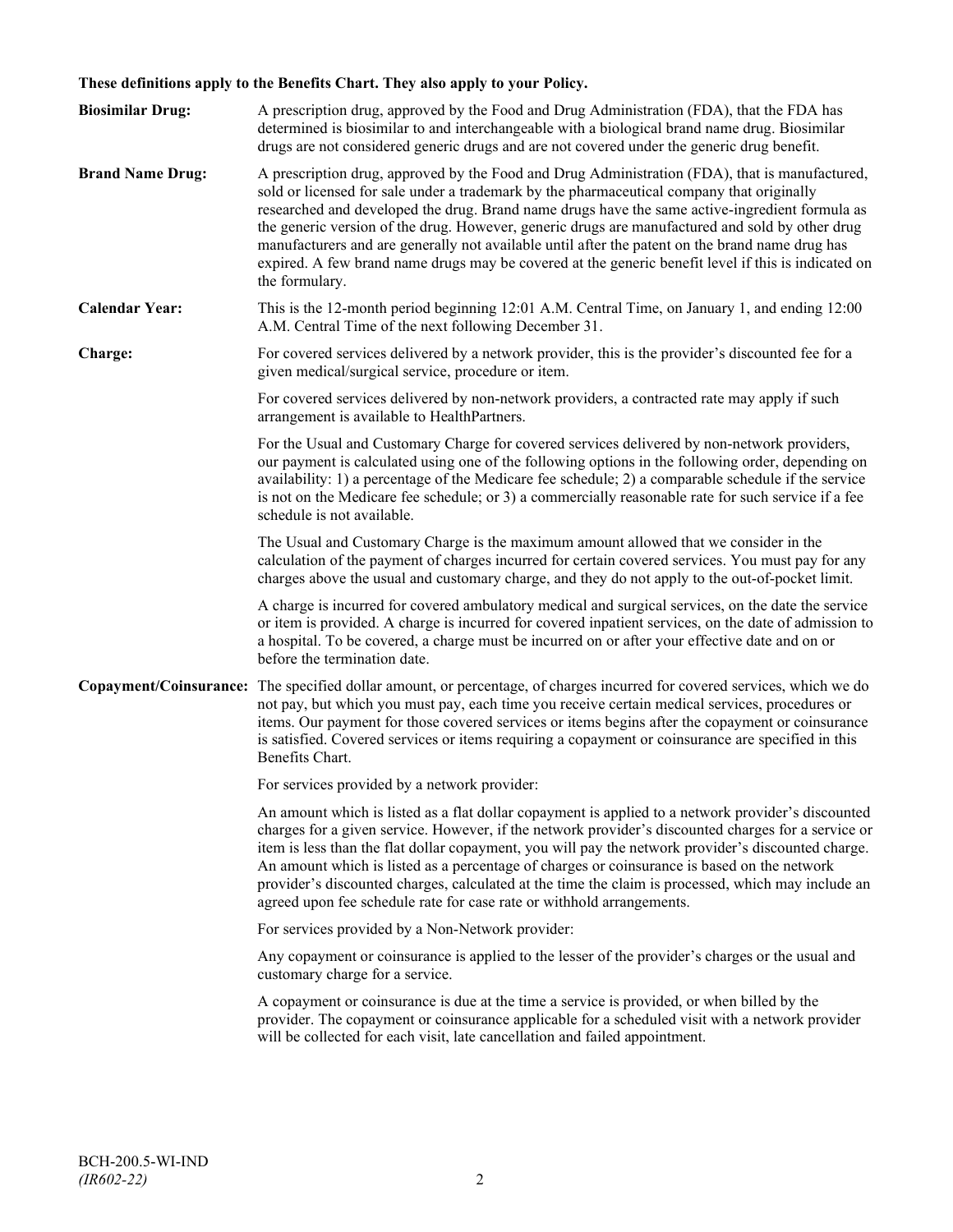| Deductible:                    | The specified dollar amount of charges incurred for covered services, which we do not pay, but an<br>enrollee or a family has to pay first in a calendar year. Our payment for those services or items<br>begins after the deductible is satisfied. For network providers, the amount of the charges that apply<br>to the deductible are based on the network provider's discounted charges, calculated at the time<br>the claim is processed, which may include an agreed upon fee schedule rate for case rate or<br>withhold arrangements. For non-network providers, the amount of charges that apply to the<br>deductible are the lesser of the provider's charges or the usual and customary charge for a service. |
|--------------------------------|-------------------------------------------------------------------------------------------------------------------------------------------------------------------------------------------------------------------------------------------------------------------------------------------------------------------------------------------------------------------------------------------------------------------------------------------------------------------------------------------------------------------------------------------------------------------------------------------------------------------------------------------------------------------------------------------------------------------------|
| Formulary:                     | This is a current list, which may be revised from time to time, of prescription drugs, medications,<br>equipment and supplies covered by us as indicated in this Benefits Chart which are covered at the<br>highest benefit level. Some drugs on the formulary may require prior authorization to be covered<br>as formulary drugs. The formulary, and information on drugs that require prior authorization, are<br>available by calling Member Services, or logging on to your "myHealthPartners" account at<br>healthpartners.com.                                                                                                                                                                                   |
| <b>Generic Drug:</b>           | A prescription drug, approved by the Food and Drug Administration (FDA), that the FDA has<br>determined is comparable to a brand name drug product in dosage form, strength, route of<br>administration, quality, intended use and documented bioequivalence. Generally, generic drugs<br>cost less than brand name drugs. Some brand name drugs may be covered at the generic drug<br>benefit level if this is indicated on the formulary.                                                                                                                                                                                                                                                                             |
| <b>Non-Formulary Drug:</b>     | This is a prescription drug, approved by the Food and Drug Administration (FDA), that is not on<br>the formulary, is medically necessary and is not investigative or experimental or otherwise<br>excluded under your Policy.                                                                                                                                                                                                                                                                                                                                                                                                                                                                                           |
| <b>Out-of-Pocket Expenses:</b> | You pay the specified copayments/coinsurance and deductibles applicable for particular services,<br>subject to the out-of-pocket limit described below. These amounts are in addition to the monthly<br>enrollment payments.                                                                                                                                                                                                                                                                                                                                                                                                                                                                                            |
| <b>Out-of-Pocket Limit:</b>    | You pay the copayments/coinsurance and deductibles for covered services, to the individual or<br>family out-of-pocket limit. Thereafter we cover 100% of charges incurred for all other covered<br>services, for the rest of the calendar year. You pay amounts greater than the out-of-pocket limit if<br>you exceed any visits or day limits.                                                                                                                                                                                                                                                                                                                                                                         |
|                                | Non-Network Benefits above the usual and customary charge (see definition of charge above) do<br>not apply to the out-of-pocket limit.                                                                                                                                                                                                                                                                                                                                                                                                                                                                                                                                                                                  |
|                                | Non-Network Benefits for transplant surgery do not apply to the out-of-pocket limit.                                                                                                                                                                                                                                                                                                                                                                                                                                                                                                                                                                                                                                    |
|                                | You are responsible to keep track of the out-of-pocket expenses. Contact our Member Services<br>department for assistance in determining the amount paid by the enrollee for specific eligible<br>services received. Claims for reimbursement under the out-of-pocket limit provisions are subject<br>to the same time limits and provisions described under the "Claims Provisions" section of the<br>Contract.                                                                                                                                                                                                                                                                                                        |
| <b>Specialty Drug List:</b>    | This is a current list, which may be revised from time to time, of prescription drugs, medications,<br>equipment and supplies, which are typically bio-pharmaceuticals. The purpose of a specialty drug<br>list is to facilitate enhanced monitoring of complex therapies used to treat specific conditions.<br>Specialty drugs are covered by us as indicated in this Benefits Chart. The specialty drug list is<br>available by calling Member Services, or logging on to your "myHealthPartners" account at<br>healthpartners.com                                                                                                                                                                                    |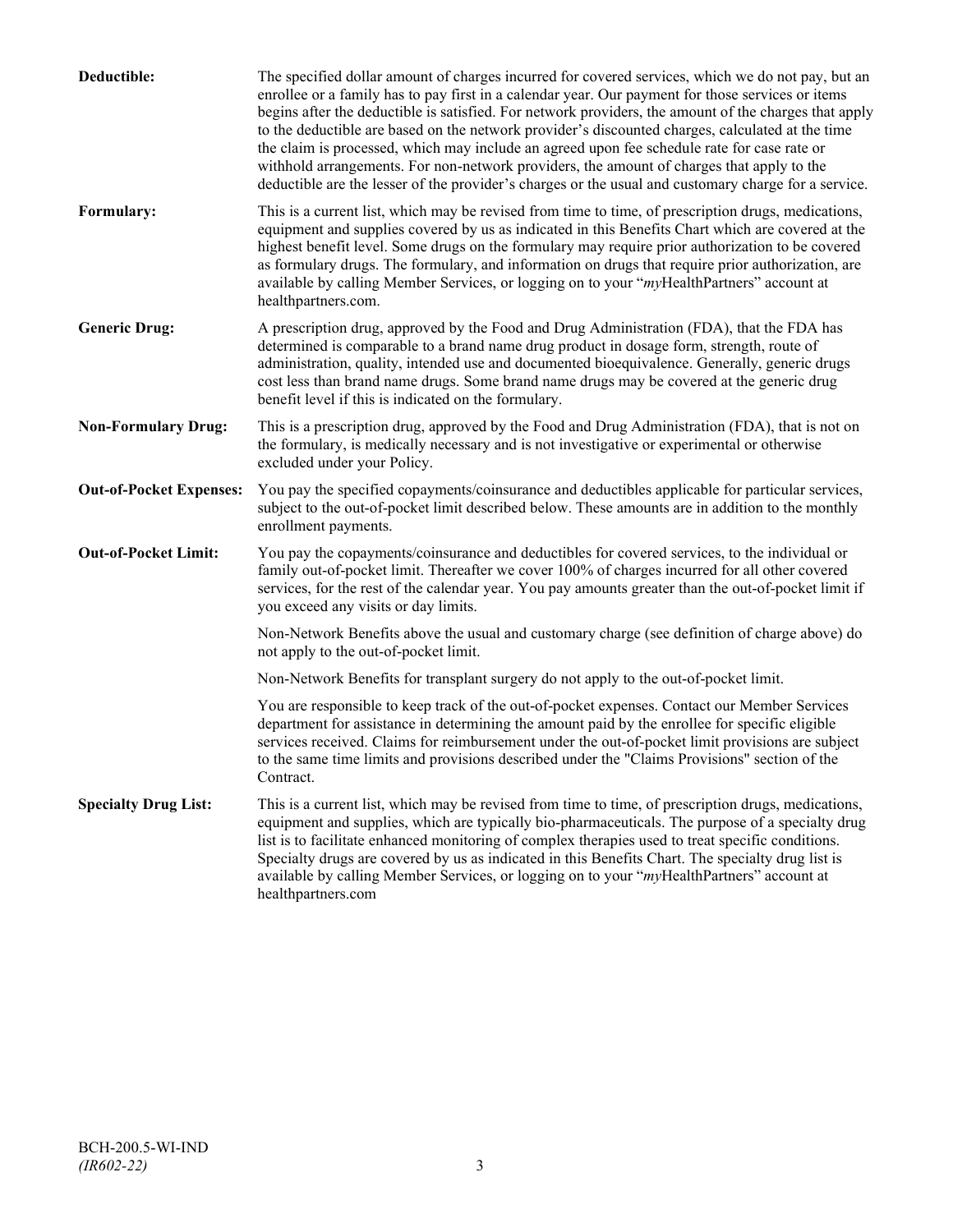# **DEDUCTIBLES AND OUT-OF-POCKET LIMITS**

# **Individual Calendar Year Deductible**

| <b>Network Benefits</b> | <b>Non-Network Benefits</b> |
|-------------------------|-----------------------------|
| None.                   | None.                       |

# **Family Calendar Year Deductible**

| <b>Network Benefits</b> | <b>Non-Network Benefits</b> |
|-------------------------|-----------------------------|
| None.                   | None.                       |

# **Individual Calendar Year Out-of-Pocket Limit**

| <b>Network Benefits</b> | <b>Non-Network Benefits</b> |
|-------------------------|-----------------------------|
| None.                   | None.                       |

### **Family Calendar Year Out-of-Pocket Limit**

| <b>Network Benefits</b> | <b>Non-Network Benefits</b> |
|-------------------------|-----------------------------|
| None.                   | None.                       |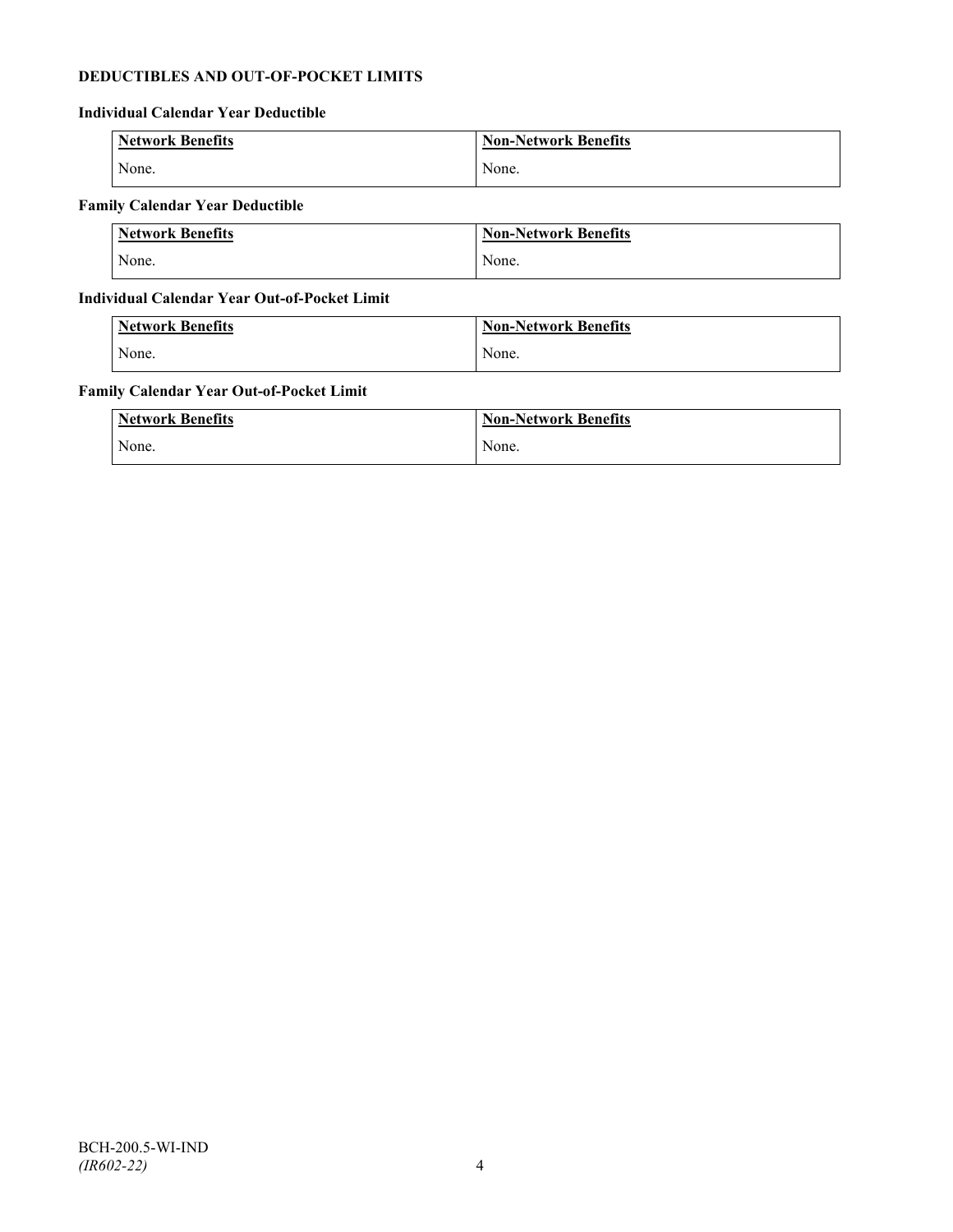# **AMBULANCE AND MEDICAL TRANSPORTATION**

# **Covered Services:**

We cover ambulance and medical transportation for medical emergencies.

We also cover medically necessary, non-emergency transportation if it meets our medical coverage criteria.

Covered services are based on established medical policies, which are subject to periodic review and modification by the medical directors. These medical policies (medical coverage criteria) and applicable prior authorization requirements are available by calling Member Services, or logging on to your "*my*HealthPartners" account a[t healthpartners.com.](http://www.healthpartners.com/)

| <b>Network Benefits</b>       | <b>Non-Network Benefits</b> |
|-------------------------------|-----------------------------|
| 100% of the charges incurred. | See Network Benefits.       |

# **Not Covered:**

See "Services Not Covered" in your Policy.

# **AUTISM SERVICES**

# **Covered Services:**

We cover prior authorized evidence-based intensive-level and non-intensive-level treatment of autism spectrum disorders (autism disorder, Asperger's syndrome or pervasive development disorder not otherwise specified).

Covered services are based on established medical policies, which are subject to periodic review and modification by the medical directors. These medical policies (medical coverage criteria) are available by calling Member Services, or logging on to your "*my*HealthPartners" account at [healthpartners.com.](http://www.healthpartners.com/)

Your network provider will coordinate the prior authorization process for any autism treatment services. You may call Member Services at 952-883-5900 or toll-free at 888-360-0622 if you have any questions or concerns regarding the authorization process.

Please call Member Services at 952-883-5900 or toll-free at 888-360-0622 to request authorization for autism treatment services from a Non-Network provider.

**Intensive-level services for children diagnosed with autism spectrum disorders.** Intensive-level services must begin on or after 2 years of age and end before 9 years of age. Intensive-level services, on average, are services provided for more than 20 hours of treatment per week. (The average number of hours a week is calculated over a 6-month period.)

| Network Benefits                         | <b>Non-Network Benefits</b>              |
|------------------------------------------|------------------------------------------|
| 100% of the charges incurred.            | 100% of the charges incurred.            |
| Limited to 240 visits per calendar year. | Limited to 240 visits per calendar year. |

The maximum number of visits is combined for Network Benefits and Non-Network Benefits. Visit limits are based on minimum coverage amount available at the time of publication. Additional visits may be available if required due to revised minimum coverage amounts issued by the Office of the Commissioner of Insurance. See our medical coverage criteria for current visit limits.

# **Intensive-Level Services Lifetime Maximum Benefit**

| <b>Network Benefits</b>                               | <b>Non-Network Benefits</b>                           |
|-------------------------------------------------------|-------------------------------------------------------|
| 4 years of cumulative services under this plan or any | 4 years of cumulative services under this plan or any |
| other plan.                                           | other plan.                                           |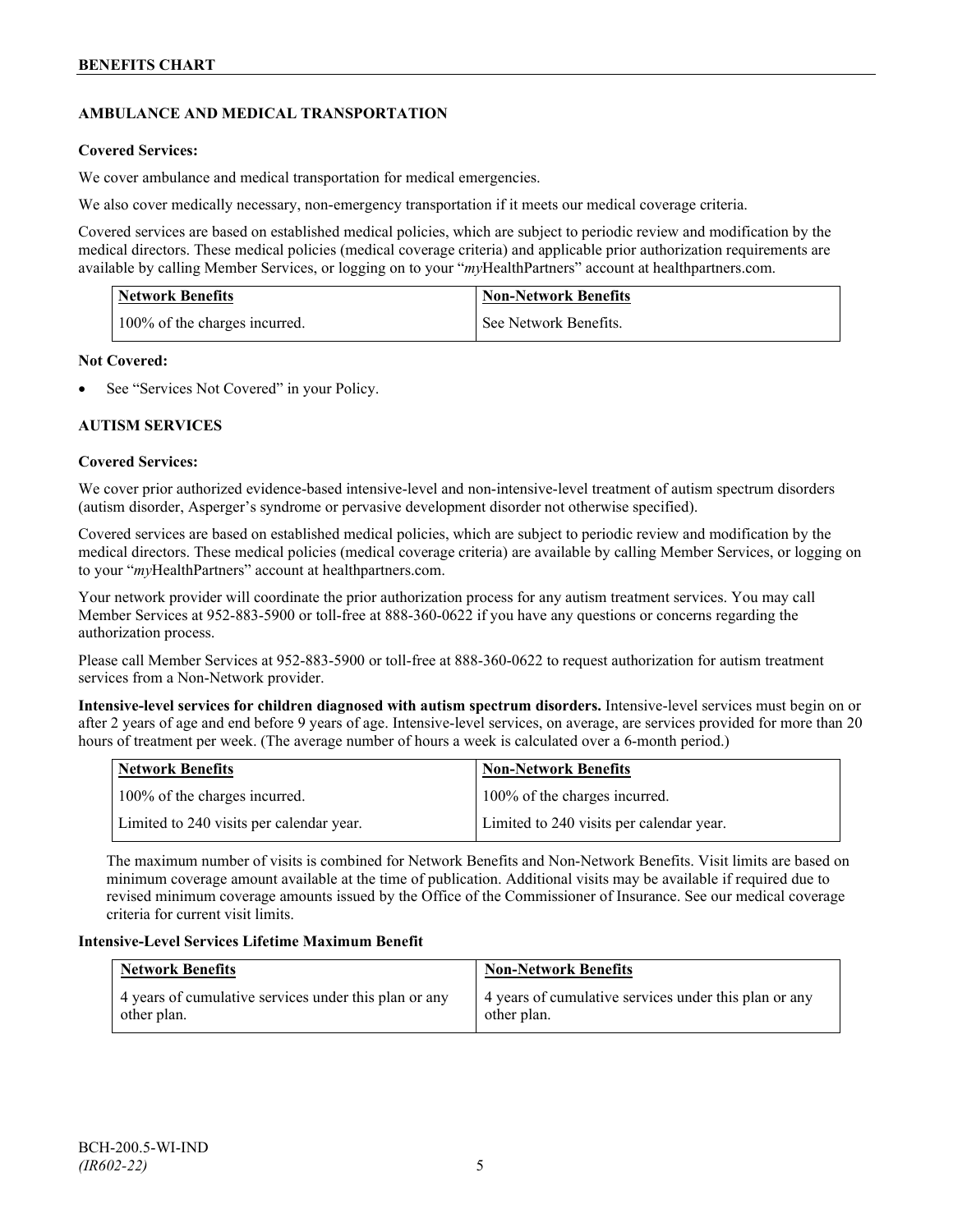### **Non-intensive-level services for Insureds diagnosed with autism spectrum disorders**

| Network Benefits                         | <b>Non-Network Benefits</b>              |
|------------------------------------------|------------------------------------------|
| 100% of the charges incurred.            | 100% of the charges incurred.            |
| Limited to 120 visits per calendar year. | Limited to 120 visits per calendar year. |

The maximum number of visits is combined for Network Benefits and Non-Network Benefits. Visit limits are based on minimum coverage amount available at the time of publication. Additional visits may be available if required due to revised minimum coverage amounts issued by the Office of the Commissioner of Insurance. See our medical coverage criteria for current visit limits.

### **Not Covered:**

See "Services Not Covered" in your Policy.

# **BEHAVIORAL HEALTH SERVICES**

# **Covered Services:**

Covered services are based on established medical policies, which are subject to periodic review and modification by the medical directors. These medical policies (medical coverage criteria) are available by calling Member Services, or logging on to your "*my*HealthPartners" account at [healthpartners.com.](http://www.healthpartners.com/)

**Transitional treatment services.** These are services for the treatment of nervous or mental disorders, and substance use disorders which are provided to an Insured in a less restrictive manner than are inpatient hospital services but in a more intensive manner than are outpatient services. Transitional treatment services are services offered by a provider, and certified by the Wisconsin Department of Health Services for each of the following (except the last bulleted item):

- Mental health services for covered adults in a day treatment program.
- Mental health services for covered children in a day hospital treatment program.
- Services for persons with chronic mental illness provided through a community support program.
- Residential treatment programs for dependent covered persons with substance use disorder.
- Substance use disorder services in a day treatment program.
- Services for persons who are experiencing a mental health crisis or who are in a situation likely to turn into a mental health crisis if support is not provided.
- Intensive outpatient programs for the treatment of psychoactive substance use disorders provided in accordance with the patient placement criteria of the American Society of Addiction Medicine.

# **Mental health services**

We cover services for mental health diagnoses as described in the Diagnostic and Statistical Manual of Mental Disorders – Fifth Edition (DSM 5) (most recent edition).

We provide coverage for mental health treatment ordered by a Wisconsin court under a valid court order that is issued on the basis of a behavioral care evaluation performed by a licensed psychiatrist or doctoral level licensed psychologist, which includes a diagnosis and an individual treatment plan for care in the most appropriate, least restrictive environment. We must be given a copy of the court order and the behavioral care evaluation, and the service must be a covered benefit under your Policy, and the service must be provided by a network provider, or other provider as required by law.

**Outpatient services:** We cover medically necessary outpatient professional mental health services for evaluation, crisis intervention, and treatment of mental health disorders.

A comprehensive diagnostic assessment will be used as the basis for a determination by a mental health professional, concerning the appropriate treatment and the extent of services required.

Outpatient services we cover for a diagnosed mental health condition include the following:

- Individual, group, family and multi-family therapy;
- Medication management provided by a physician, certified nurse practitioner, or physician's assistant;
- Psychological testing services for the purposes of determining the differential diagnoses and treatment planning for patients currently receiving behavioral health services;
- Partial hospitalization services in a licensed hospital or community mental health center;

BCH-200.5-WI-IND *(IR602-22)* 6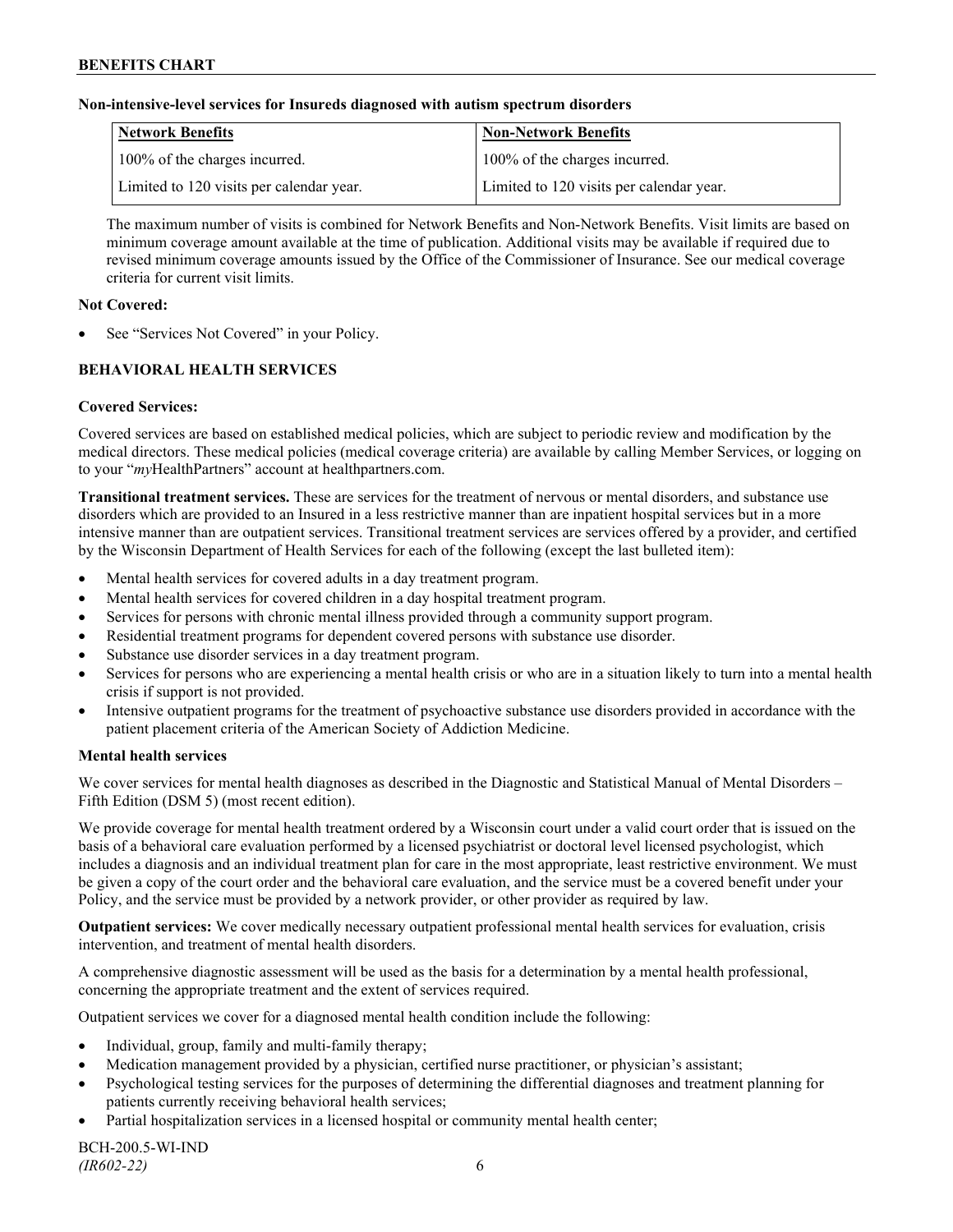- Psychotherapy and nursing services provided in the home if authorized by us; and
- Treatment for gender dysphoria.

| Network Benefits              | <b>Non-Network Benefits</b>   |
|-------------------------------|-------------------------------|
| 100% of the charges incurred. | 100% of the charges incurred. |

# **Group therapy**

| Network Benefits              | <b>Non-Network Benefits</b>   |
|-------------------------------|-------------------------------|
| 100% of the charges incurred. | 100% of the charges incurred. |

# **Inpatient services, including mental health residential treatment services:** We cover the following:

- Medically necessary inpatient services in a hospital or licensed residential treatment facility and professional services for treatment of mental health disorders. Medical stabilization is covered under inpatient hospital services in the "Hospital and Skilled Nursing Facility Services" section.
- Medically necessary mental health residential treatment service. This care must be authorized by us and provided by a hospital or residential behavioral health treatment facility licensed by the local state or Department of Health and Human Services. Services not covered under this benefit include halfway houses, group homes, extended care facilities, shelter services, correctional services, detention services, group residential services, foster care services and wilderness programs.

| Network Benefits              | Non-Network Benefits          |
|-------------------------------|-------------------------------|
| 100% of the charges incurred. | 100% of the charges incurred. |

**Transitional treatment services:** We cover transitional treatment services described above for treatment of mental and nervous disorders**.**

| Network Benefits              | Non-Network Benefits          |
|-------------------------------|-------------------------------|
| 100% of the charges incurred. | 100% of the charges incurred. |

# **Substance use disorder (SUD) treatment services**

We cover medically necessary services for assessments by a licensed alcohol and drug counselor and treatment of substance use disorders as defined in the latest edition of the DSM 5.

**Outpatient services:** We cover medically necessary outpatient professional services for diagnosis and treatment of substance use disorders. Substance use disorder treatment services must be provided by a program licensed by the local Department of Health Services.

Outpatient services we cover for a diagnosed substance use disorder include the following:

- Individual, group, family, and multi-family therapy provided in an office setting; and
- Opiate replacement therapy including methadone and buprenorphine treatment.

| <b>Network Benefits</b>       | <b>Non-Network Benefits</b>   |
|-------------------------------|-------------------------------|
| 100% of the charges incurred. | 100% of the charges incurred. |

**Inpatient services:** We cover the following:

- Medically necessary inpatient services in a hospital or a licensed residential primary treatment center.
- Services provided in a hospital that is licensed by the local state and accredited by Medicare; and
- Detoxification services in a hospital or community detoxification facility if it is licensed by the local Department of Health Services.

| Network Benefits              | <b>Non-Network Benefits</b>   |
|-------------------------------|-------------------------------|
| 100% of the charges incurred. | 100% of the charges incurred. |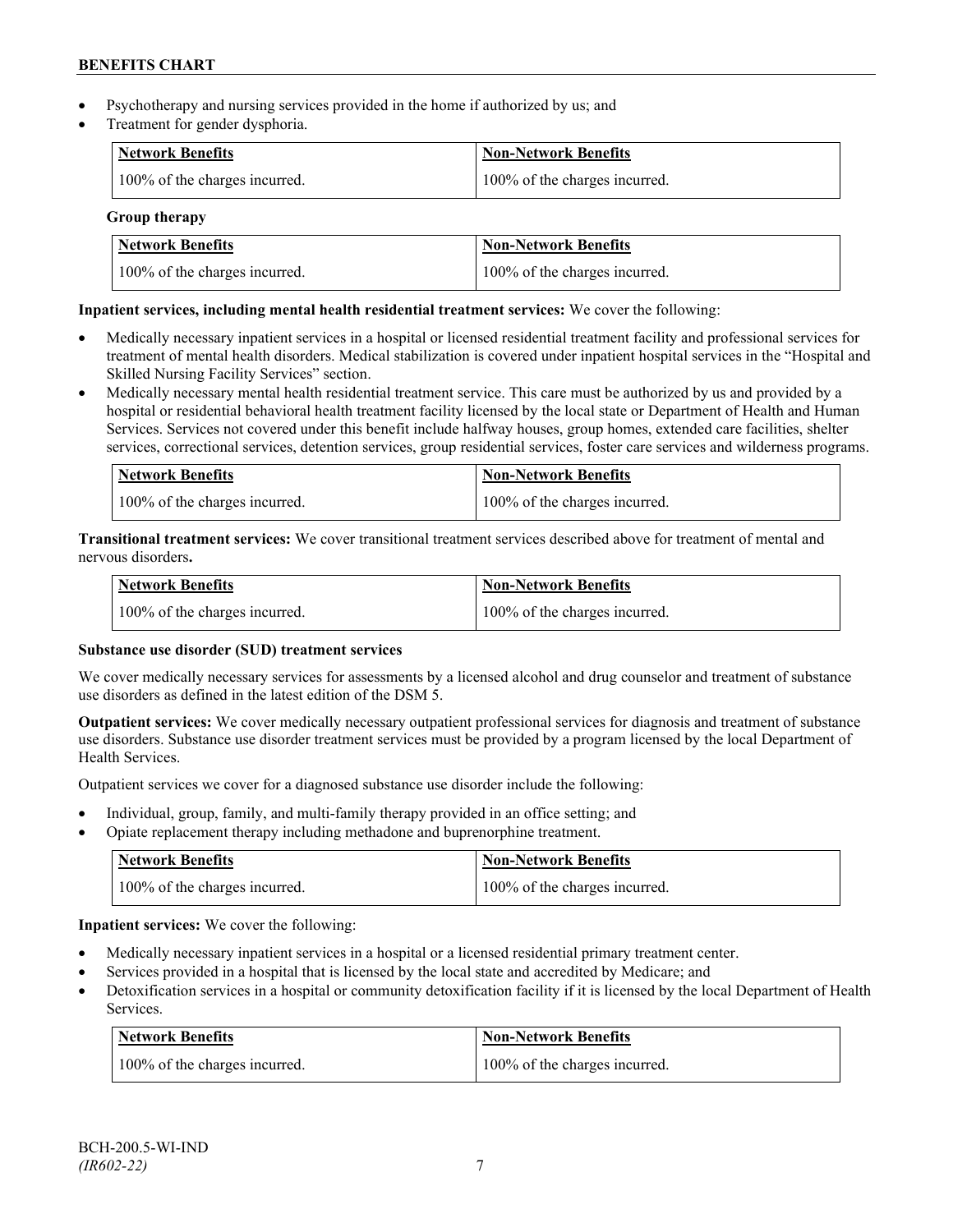**Transitional treatment services:** We cover transitional treatment services described above for treatment of substance use disorder.

| <b>Network Benefits</b>       | <b>Non-Network Benefits</b>   |
|-------------------------------|-------------------------------|
| 100% of the charges incurred. | 100% of the charges incurred. |

**Out of area services for Wisconsin students:** If a dependent child is a student located in a school in Wisconsin, but outside of our service area, we cover mental health and substance use disorder services as required under Wisconsin Statute 609.655.

- The student may have a clinical assessment from a local, non-network mental health or substance use disorder treatment provider at the network benefit level when prior authorized by us.
- If outpatient services are recommended in the clinical assessment, five outpatient visits from a non-network provider will be covered at the network benefit level.
- Our Medical Director will determine the need for continuing treatment by the non-network provider; additional visits may be approved.
- Coverage for the outpatient services will not be provided if the recommended treatment would keep the student from attending school on a regular basis or if the student is no longer attending the school full-time.

This benefit is subject to the limitations shown in this "Behavioral Health Services" section.

| Network Benefits              | <b>Non-Network Benefits</b>   |
|-------------------------------|-------------------------------|
| 100% of the charges incurred. | 100% of the charges incurred. |

A dependent child enrolled in a school outside of Wisconsin in not eligible for the benefit.

#### **Not Covered:**

See "Services Not Covered" in your Policy.

# **CHIROPRACTIC SERVICES**

# **Covered Services:**

We cover chiropractic services for rehabilitative care. Chiropractic services are adjustments to any abnormal articulations of the human body, especially those of the spinal column, for the purpose of giving freedom of action to impinged nerves that may cause pain or deranged function.

Massage therapy which is performed in conjunction with other treatment/modalities by a chiropractor, is part of a prescribed treatment plan and is not billed separately is covered.

| <b>Network Benefits</b>       | 'Non-Network Benefits         |
|-------------------------------|-------------------------------|
| 100% of the charges incurred. | 100% of the charges incurred. |

# **Not Covered:**

- Massage therapy for the purpose of comfort or convenience of the Insured.
- See "Services Not Covered" in your Policy.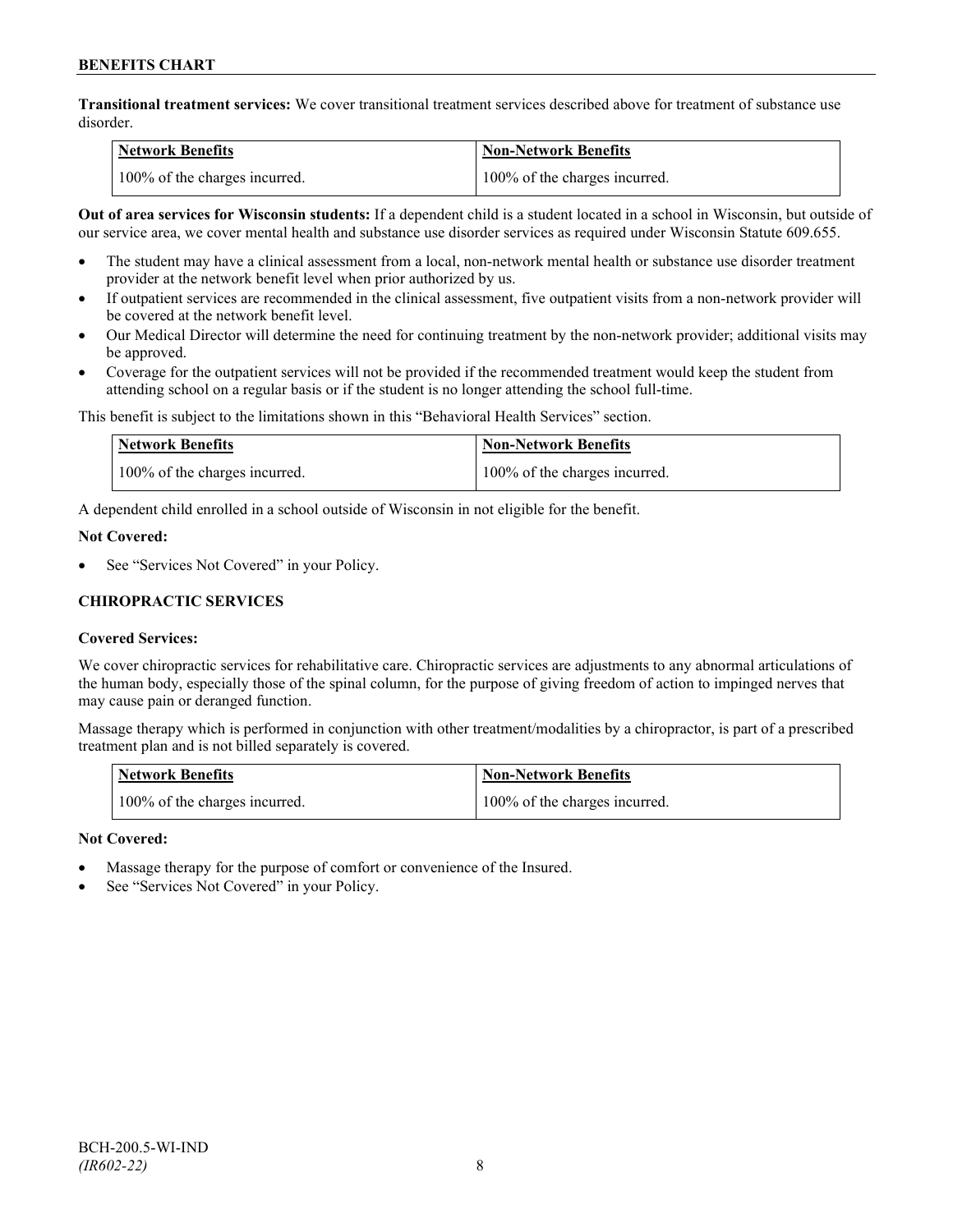# **CLINICAL TRIALS**

# **Covered Services:**

We cover certain routine services if you participate in a Phase I, Phase II, Phase III or Phase IV approved clinical trial that is conducted in relation to the prevention, detection, or treatment of cancer or other life-threatening disease or condition as defined in the Affordable Care Act. Approved clinical trials include (1) federally funded trials when the study or investigation is approved or funded by any of the federal agencies defined in the Public Health Services Act, section 2709 (d) (1) (A); (2) the study or investigation is conducted under an investigational new drug application reviewed by the Food and Drug Administration; and (3) the study or investigation is a drug trial that is exempt from having such an investigational new drug application. We cover routine patient costs for services that would be eligible under the Policy and this Benefits Chart if the service were provided outside of a clinical trial.

| <b>Network Benefits</b>                               | <b>Non-Network Benefits</b>                           |
|-------------------------------------------------------|-------------------------------------------------------|
| Coverage level is same as corresponding Network       | Coverage level is same as corresponding Non-Network   |
| Benefits, depending on type of service provided, such | Benefits, depending on type of service provided, such |
| as Office Visits for Illness or Injury, Inpatient or  | as Office Visits for Illness or Injury, Inpatient or  |
| <b>Outpatient Hospital Services.</b>                  | Outpatient Hospital Services.                         |

#### **Not Covered:**

- The investigative or experimental item, device or service itself.
- Items or services that are provided solely to satisfy data collection and analysis needs and that are not used in the direct clinical management of the patient.
- A service that is clearly inconsistent with widely accepted and established standards of care for a particular diagnosis.
- See "Services Not Covered" in your Policy.

# **DENTAL SERVICES**

#### **Covered Services:**

We cover services as described below.

**Accidental dental services:** We cover services dentally necessary to treat and restore damage done to sound, natural, unrestored teeth as a result of an accidental injury. Coverage is for damage caused by external trauma to face and mouth only, not for cracked or broken teeth, which result from biting or chewing. We cover restorations, root canals, crowns and replacement of teeth lost that are directly related to the accident in which the Insured was involved. We cover initial exams, xrays and palliative treatment including extractions, and other oral surgical procedures directly related to the accident. Subsequent treatment must be initiated within the specified time-frame and must be directly related to the accident. We do not cover restoration and replacement of teeth that are not "sound and natural" at the time of the accident.

Subsequent treatment must be initiated within the specified time-frame and must be directly related to the accident. We do not cover restoration and replacement of teeth that are not "sound and natural" at the time of the accident.

Full mouth rehabilitation to correct occlusion (bite) and malocclusion (misaligned teeth not due to the accident) are not covered.

When an implant-supported dental prosthetic treatment is pursued, benefits are Limited to the amount that would be paid toward the placement of a removable dental prosthetic appliance that could be used in the absence of implant treatment.

| <b>Network Benefits</b>       | <b>Non-Network Benefits</b> |
|-------------------------------|-----------------------------|
| 100% of the charges incurred. | No coverage.                |

For all accidental dental services, treatment and/or restoration must be initiated within six months of the date of the injury. Coverage is Limited to the initial course of treatment and/or initial restoration. Services must be provided within twentyfour months of the date of injury to be covered.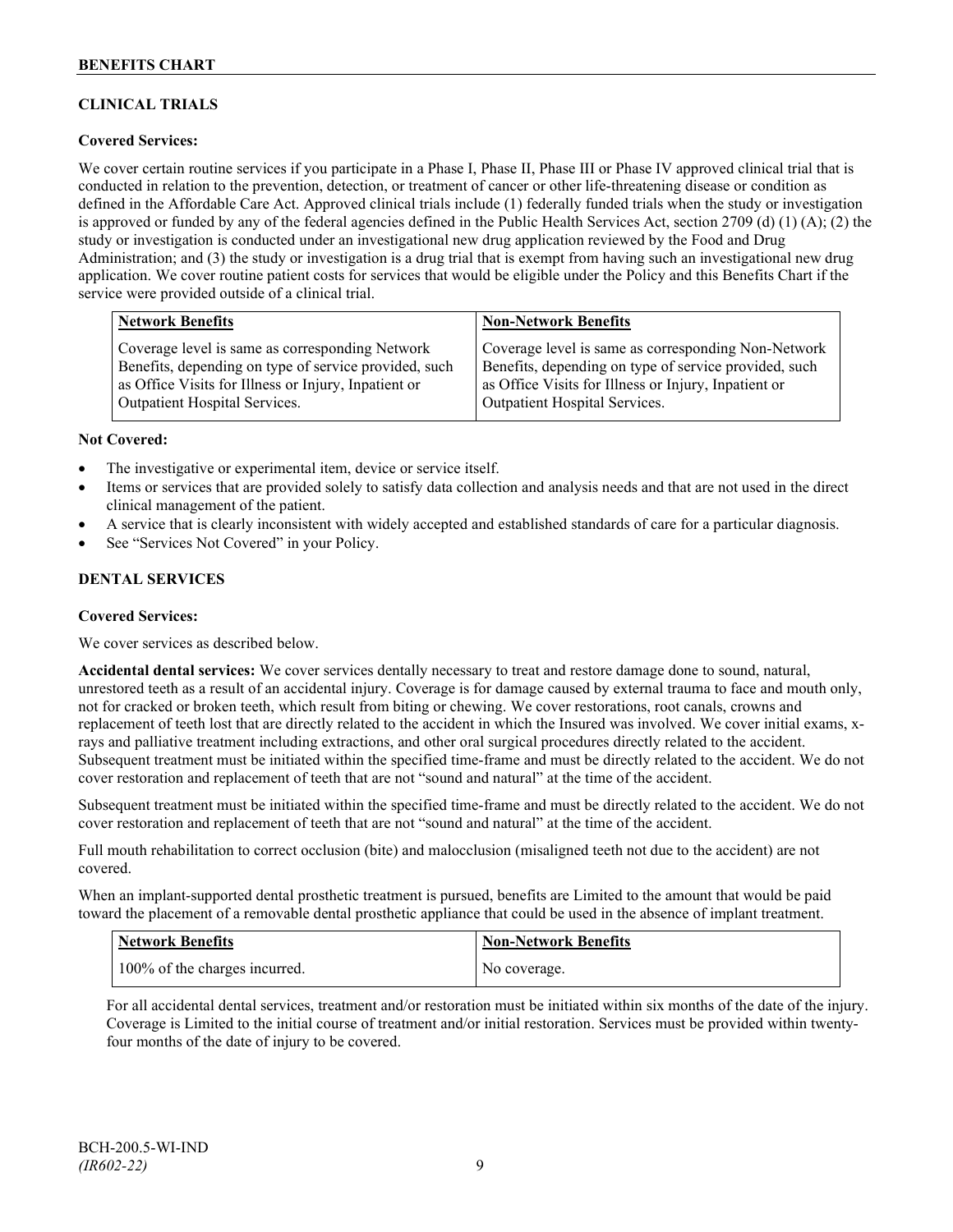### **Medical referral dental services**

**Medically necessary outpatient dental services:** We cover medically necessary outpatient dental services. Coverage is Limited to dental services required for treatment of an underlying medical condition, e.g., removal of teeth to complete radiation treatment for cancer of the jaw, cysts and lesions.

| Network Benefits              | <b>Non-Network Benefits</b>   |
|-------------------------------|-------------------------------|
| 100% of the charges incurred. | 100% of the charges incurred. |

**Medically necessary hospitalization and anesthesia for dental care:** We cover medically necessary hospitalization and anesthesia for dental care. This is Limited to charges incurred by an Insured who: (1) is a child under age 5; (2) is severely disabled; (3) has a medical condition, and requires hospitalization or general anesthesia for dental care treatment; or (4) is a child between ages 5 and 12 and care in dental offices has been attempted unsuccessfully and usual methods of behavior modification have not been successful, or when extensive amounts of restorative care, exceeding 4 appointments, are required.

Coverage is Limited to facility and anesthesia charges. Oral surgeon/dentist professional fees are not covered. The following are examples, though not all-inclusive, of medical conditions which may require hospitalization for dental services: severe asthma, severe airway obstruction or hemophilia. Hospitalization required due to the behavior of the Insured or due to the extent of the dental procedure is not covered.

| <b>Network Benefits</b>       | <b>Non-Network Benefits</b>   |
|-------------------------------|-------------------------------|
| 100% of the charges incurred. | 100% of the charges incurred. |

**Medical complications of dental care:** We cover medical complications of dental care. Treatment must be medically necessary care and related to medical complications of non-covered dental care, including complications of the head, neck, or substructures.

| Network Benefits              | Non-Network Benefits          |
|-------------------------------|-------------------------------|
| 100% of the charges incurred. | 100% of the charges incurred. |

**Oral surgery:** We cover oral surgery. Coverage is Limited to treatment of medical conditions requiring oral surgery, such as treatment of oral neoplasm, non-dental cysts, fracture of the jaw, trauma of the mouth and jaw, and any other oral surgery procedures provided as medically necessary dental services.

| <b>Network Benefits</b>       | <b>Non-Network Benefits</b>   |
|-------------------------------|-------------------------------|
| 100% of the charges incurred. | 100% of the charges incurred. |

**Treatment of cleft lip and cleft palate:** We cover treatment of cleft lip and cleft palate of a dependent child, including orthodontic treatment and oral surgery directly related to the cleft. Dental services which are not required for the treatment of cleft lip or cleft palate are not covered. If a dependent child covered under your Policy is also covered under a dental plan which includes orthodontic services, that dental plan shall be considered primary for the necessary orthodontic services. Oral appliances are subject to the same copayment, conditions and limitations as durable medical equipment.

| <b>Network Benefits</b>                               | <b>Non-Network Benefits</b>                           |
|-------------------------------------------------------|-------------------------------------------------------|
| Coverage level is same as corresponding Network       | Coverage level is same as corresponding Non-Network   |
| Benefits, depending on type of service provided, such | Benefits, depending on type of service provided, such |
| as Office Visits for Illness or Injury, Inpatient or  | as Office Visits for Illness or Injury, Inpatient or  |
| Outpatient Hospital Services.                         | Outpatient Hospital Services.                         |

**Treatment of temporomandibular disorder (TMD) and craniomandibular disorder (CMD):** We cover diagnostic procedures, surgical treatment and non-surgical treatment (including intraoral splint therapy devices) for temporomandibular disorder (TMD) and craniomandibular disorder (CMD), which is medically necessary care. Dental services which are not required to directly treat TMD or CMD are not covered.

| <b>Network Benefits</b>       | <b>Non-Network Benefits</b>   |
|-------------------------------|-------------------------------|
| 100% of the charges incurred. | 100% of the charges incurred. |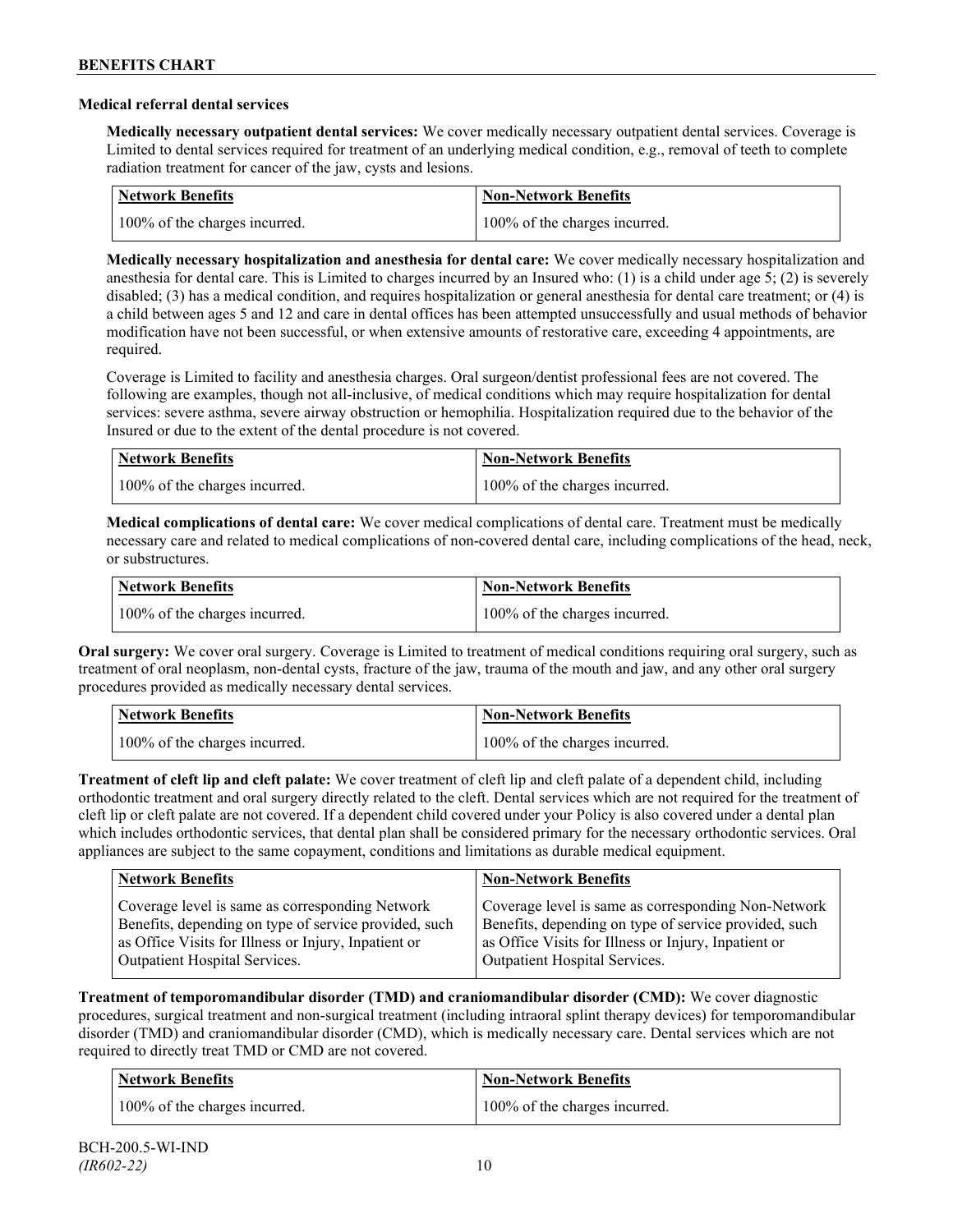# **Not Covered:**

- Dental treatment, procedures or services not listed in this Benefits Chart.
- Accident-related dental services if treatment is: (1) provided to teeth which are not sound and natural; (2) to teeth which have been restored; (3) initiated beyond six months from the date of the injury; (4) received beyond the initial treatment or restoration; or (5) received beyond twenty-four months from the date of injury.
- Accident-related dental services by a Non-Network provider.
- Oral surgery to remove wisdom teeth.
- Orthognathic treatment or procedures and all related services.
- See "Services Not Covered" in your Policy.

# **DIABETIC EQUIPMENT AND SUPPLIES**

#### **Covered Services:**

We cover physician prescribed medically appropriate and necessary drugs and supplies used in the management and treatment of diabetes for members with gestational, Type I or Type II diabetes including durable diabetic equipment and disposable supplies, as described below.

Certain items are only covered if your condition meets our coverage criteria and obtained through an authorized vendor. For more information on what we cover and any prior authorization requirements, call Member Services or log on to your "*my*HealthPartners" account at [healthpartners.com.](http://www.healthpartners.com/)

Insulin and medications for diabetes are covered as outpatient drugs under the "Prescription Drug Services" section.

**Pumps and pump supplies.** These include diabetic insulin pumps, diabetic infusion pumps and infusion pump supplies such as infusion sets, tubing, connectors and syringe reservoirs.

| <b>Network Benefits</b>       | <b>Non-Network Benefits</b>   |
|-------------------------------|-------------------------------|
| 100% of the charges incurred. | 100% of the charges incurred. |

# **All other durable equipment and diabetic supplies**

Durable Diabetic Equipment and Supplies. These include continuous glucose monitoring system (CGMS), transmitter, sensors and receivers, diabetic blood glucose monitors and control/calibrating solutions (for checking accuracy or testing equipment and test strips).

Disposable Diabetic Supplies. These are one-time use supplies, including syringes, lancets, lancet devices, blood and urine ketone test strips, and needles.

Certain diabetic supplies and equipment must be purchased at a pharmacy.

| <b>Network Benefits</b>       | <b>Non-Network Benefits</b>   |
|-------------------------------|-------------------------------|
| 100% of the charges incurred. | 100% of the charges incurred. |

# **Limitations:**

- No more than a 90-day supply of diabetic supplies are covered and dispensed at a time.
- We require that certain diabetic supplies and equipment be purchased at a pharmacy.
- Diabetic supplies and equipment are limited to certain models and brands.
- Durable medical equipment and supplies must be obtained from or repaired by approved vendors.
- Covered services and supplies are based on established medical policies, which are subject to periodic review and modification by the medical or dental directors. Our medical policy for diabetic supplies includes information on our required models and brands. These medical policies (medical coverage criteria) are available by calling Member Services, or logging on to your "*my*HealthPartners" account at healthpartners.com.

# **Not Covered:**

- Replacement or repair of any covered items, if the items are (i) damaged or destroyed by misuse, abuse or carelessness, (ii) lost; or (iii) stolen.
- Duplicate or similar items.

BCH-200.5-WI-IND *(IR602-22)* 11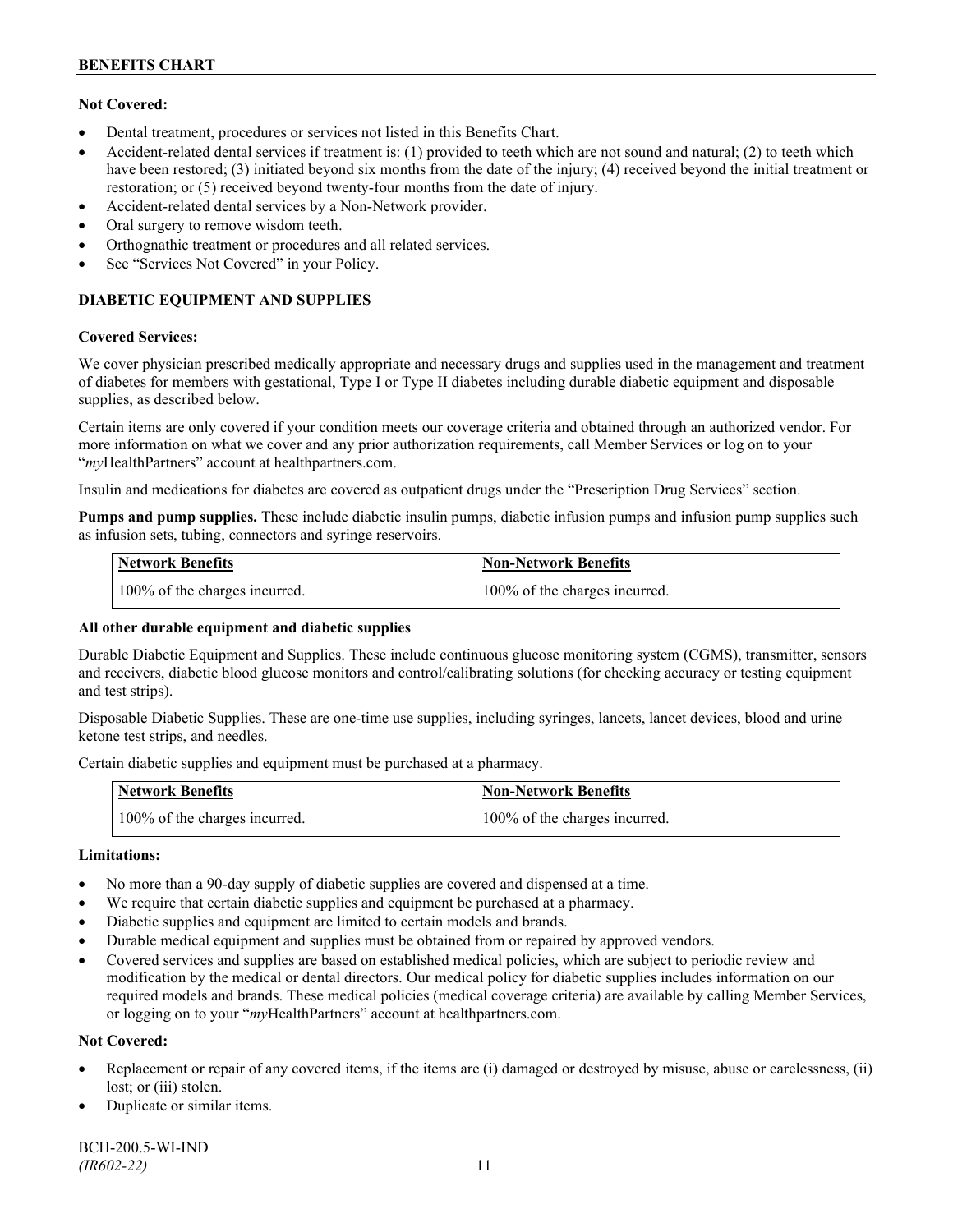- Labor and related charges for repair of any covered items which are more than the cost of replacement by an approved vendor.
- Batteries for monitors and equipment.
- Sales tax, mailing, delivery charges, service call charges.
- See "Services Not Covered" in your Policy.

# **DIAGNOSTIC IMAGING SERVICES**

#### **Covered Services:**

We cover diagnostic imaging, when ordered by a provider and provided in a clinic or outpatient hospital facility.

We cover services provided in a clinic or outpatient hospital facility. To see the benefit level for inpatient hospital or skilled nursing facility services, see benefits under Inpatient Hospital and Skilled Nursing Facility Services.

### **Outpatient magnetic resonance imaging (MRI) and computed tomography (CT)**

| <b>Network Benefits</b>       | <b>Non-Network Benefits</b>   |
|-------------------------------|-------------------------------|
| 100% of the charges incurred. | 100% of the charges incurred. |

#### **All other outpatient diagnostic imaging services**

#### **Services for illness or injury**

| <b>Network Benefits</b>       | <b>Non-Network Benefits</b>      |
|-------------------------------|----------------------------------|
| 100% of the charges incurred. | $100\%$ of the charges incurred. |

#### **Preventive services (MRI/CT procedures are not considered preventive)**

Diagnostic imaging services associated with preventive services are covered at the benefit level shown in the "Preventive Services" section of this Benefits Chart.

#### **Not Covered:**

See "Services Not Covered" in your Policy.

# **DURABLE MEDICAL EQUIPMENT, PROSTHETICS, ORTHOTICS AND SUPPLIES**

# **Covered Services:**

We cover equipment and services, as described below.

We cover durable medical equipment and services, prosthetics, orthotics, and supplies, subject to the limitations below, including certain disposable supplies, and enteral feedings.

We cover external hearing aids, cochlear implants, and related treatment prescribed by a physician or by a licensed audiologist for Insureds under 18 years of age who have hearing loss.

We also cover basic hearing aids for Insureds age 18 or older for the correction of a hearing impairment.

Osseointegrated or bone-anchored hearing aids are only covered for Insureds who have hearing loss that is not correctable by any other procedure.

Hearing aids are Limited to one basic, standard hearing aid for each ear every three years.

A basic hearing aid is defined as a hearing device that consists of a microphone, amplifier, volume control, battery and receiver. It does not include upgrades above and beyond the functionality of a basic hearing aid, including, but not Limited to, hearing improvements for group settings, background noise, Bluetooth/remote control functionality, or extended warranties. Charges for upgrades above the cost of a basic, standard hearing aid are not covered.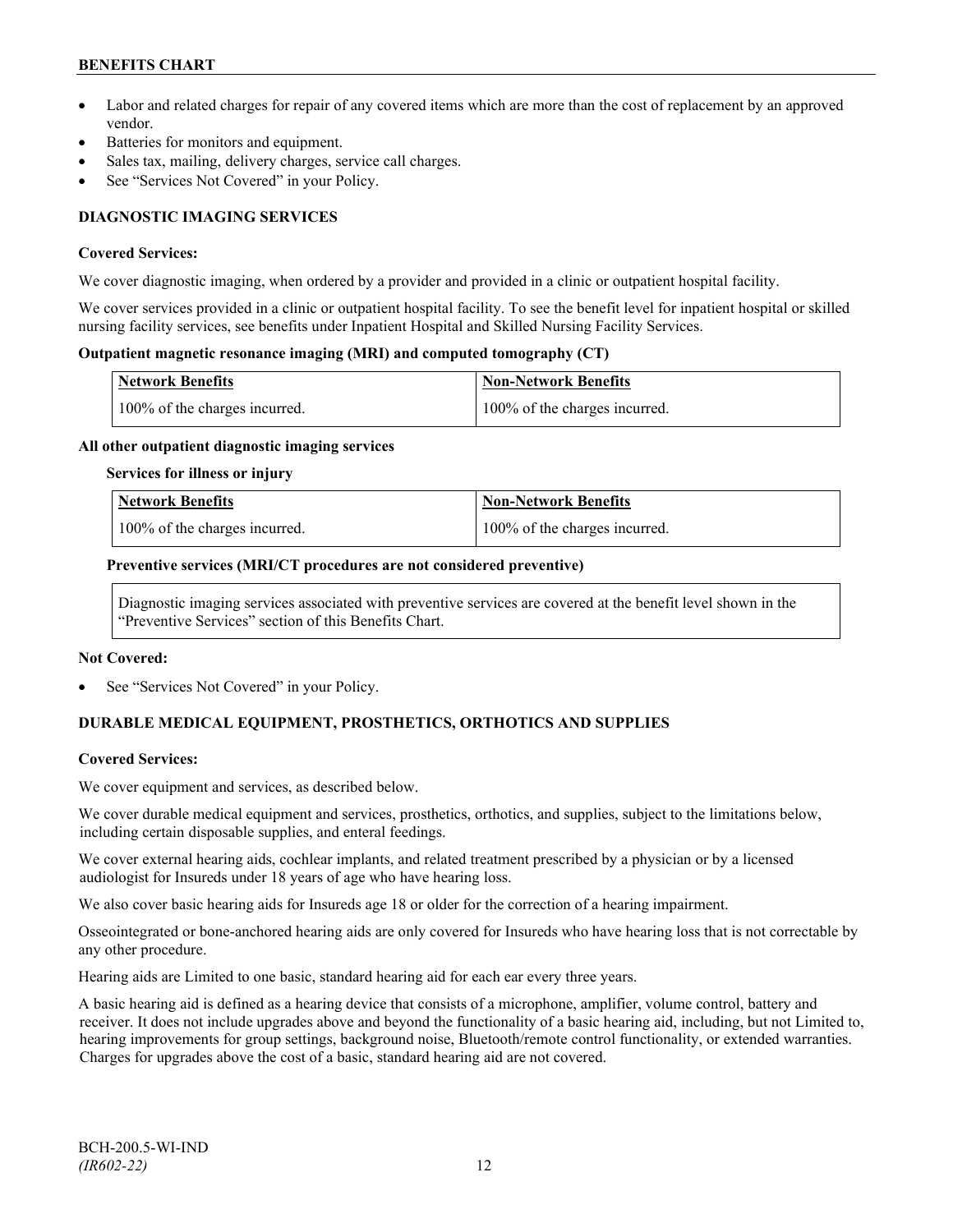Diabetic equipment and supplies are covered under the "Diabetic Equipment and Supplies" section.

| <b>Network Benefits</b>       | <b>Non-Network Benefits</b>   |
|-------------------------------|-------------------------------|
| 100% of the charges incurred. | 100% of the charges incurred. |

### **Special dietary treatment for phenylketonuria (PKU) if it meets our medical coverage criteria**

| <b>Network Benefits</b>       | <b>Non-Network Benefits</b>   |
|-------------------------------|-------------------------------|
| 100% of the charges incurred. | 100% of the charges incurred. |

#### **Oral amino acid based elemental formula if it meets our medical coverage criteria**

| Network Benefits              | <b>Non-Network Benefits</b>   |
|-------------------------------|-------------------------------|
| 100% of the charges incurred. | 100% of the charges incurred. |

#### **Limitations:**

Coverage of durable medical equipment is Limited by the following.

- Payment will not exceed the cost of an alternate piece of equipment or service that is effective and medically necessary.
- For prosthetic benefits, other than oral appliances for cleft lip and cleft palate, payment will not exceed the cost of an alternate piece of equipment or service that is effective, medically necessary and enables Insureds to conduct standard activities of daily living.
- We reserve the right to determine if an item will be approved for rental vs. purchase.
- We require that certain diabetic supplies and equipment be purchased at a pharmacy.
- Covered services and supplies are based on established medical policies which are subject to periodic review and modification by the medical directors. Our medical policy for diabetic supplies includes information on our required models and brands. These medical policies (medical coverage criteria) are available by calling Member Services, or logging on to your "*my*HealthPartners" account at [healthpartners.com.](http://www.healthpartners.com/)

# **Not Covered:**

Items which are not eligible for coverage include, but are not Limited to:

- Replacement or repair of any covered items, if the items are (i) damaged or destroyed by misuse, abuse or carelessness, (ii) lost; or (iii) stolen.
- Duplicate or similar items.
- Labor and related charges for repair of any covered items which are more than the cost of replacement by an approved vendor.
- Sales tax, mailing, delivery charges, service call charges.
- Items which are primarily educational in nature or for hygiene, vocation, comfort, convenience or recreation.
- Communication aids or devices: equipment to create, replace or augment communication abilities including, but not Limited to, speech processors, receivers, communication boards, or computer or electronic assisted communication.
- Implantable and osseointegrated or bone-anchored hearing aids and their fitting, except as specifically described in this Benefits Chart. This exclusion does not apply to cochlear implants.
- Eyeglasses, contact lenses and their fitting, measurement and adjustment, except as specifically described in this Benefits Chart.
- Hair prostheses (wigs).
- Household equipment which primarily has customary uses other than medical, such as, but not Limited to, exercise cycles, air purifiers, central or unit air conditioners, water purifiers, non-allergenic pillows, mattresses or waterbeds.
- Household fixtures including, but not Limited to, escalators or elevators, ramps, swimming pools and saunas.
- Modifications to the structure of the home including, but not Limited to, wiring, plumbing or charges for installation of equipment.
- Vehicle, car or van modifications including, but not Limited to, hand brakes, hydraulic lifts and car carrier.
- Rental equipment while owned equipment is being repaired by non-contracted vendors, beyond one month rental of medically necessary equipment.
- Other equipment and supplies, including, but not Limited to assistive devices, that we determine are not eligible for coverage.

BCH-200.5-WI-IND *(IR602-22)* 13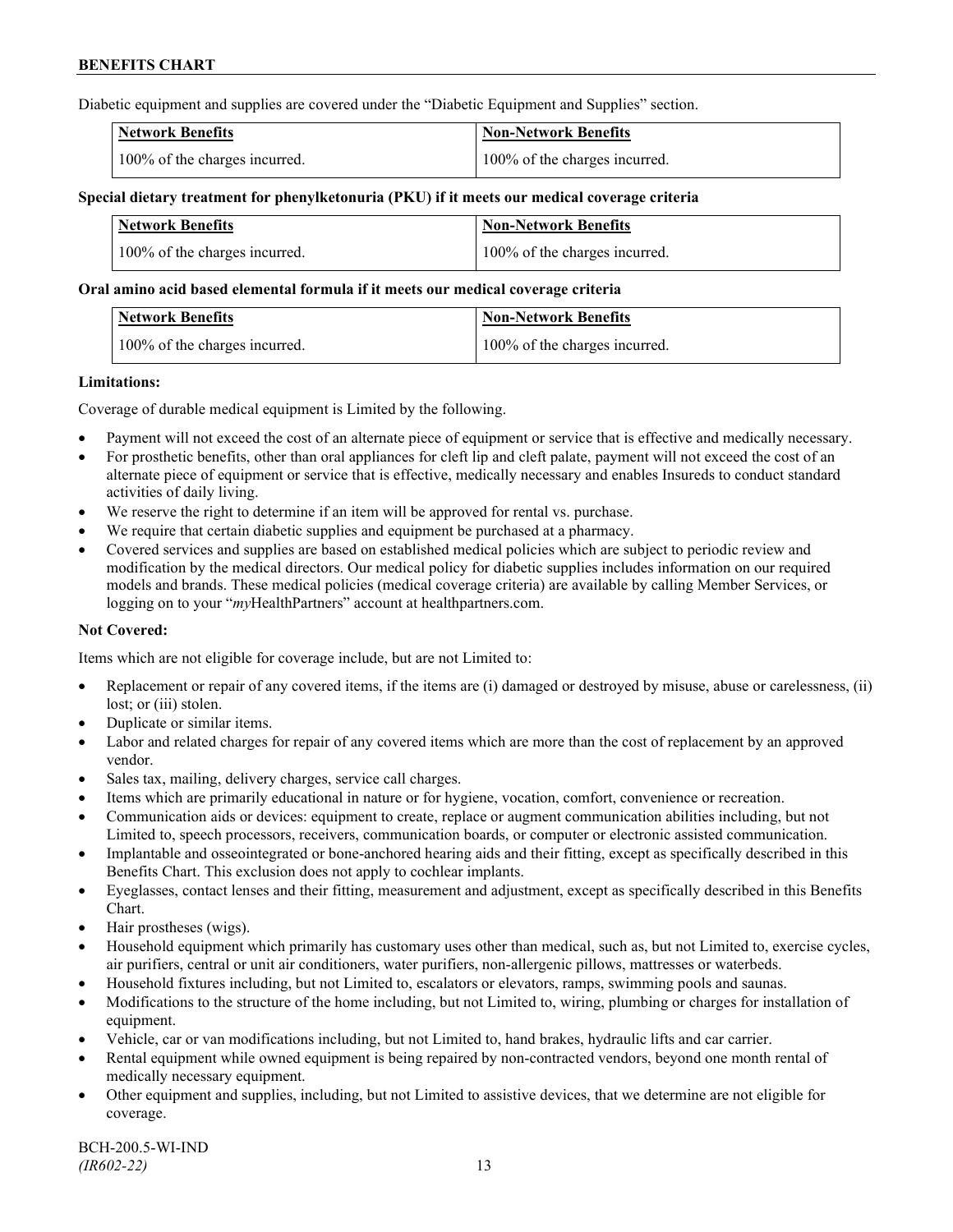See "Services Not Covered" in your Policy.

# **EMERGENCY AND URGENTLY NEEDED CARE SERVICES**

# **Covered Services:**

We cover services for emergency care and urgently needed care if the services are otherwise eligible for coverage under your Policy.

**Urgently needed care.** These are services to treat an unforeseen illness or injury that:

- are required in order to prevent a serious deterioration in your health, and
- cannot be delayed until the next available clinic or office hours.

| <b>Network Benefits</b>       | <b>Non-Network Benefits</b>   |
|-------------------------------|-------------------------------|
| 100% of the charges incurred. | 100% of the charges incurred. |

**Emergency care.** These are services to treat:

- the sudden, unexpected onset of illness or injury which, if left untreated or unattended until the next available clinic or office hours, would result in hospitalization, or
- a condition requiring professional health services immediately necessary to preserve life or stabilize health.

Emergency care includes emergency services as defined in Division BB, Title I, Section 102 of the Consolidated Appropriations Act of 2021.

When reviewing claims for coverage of emergency services, our medical director will take into consideration a reasonable layperson's belief that the circumstances required immediate medical care that could not wait until the next working day or next available clinic appointment.

# **Emergency care in a hospital emergency room, including professional services of a physician**

| <b>Network Benefits</b>       | Non-Network Benefits    |
|-------------------------------|-------------------------|
| 100% of the charges incurred. | l See Network Benefits. |

# **Inpatient emergency care in a hospital**

| <b>Network Benefits</b>       | <b>Non-Network Benefits</b> |
|-------------------------------|-----------------------------|
| 100% of the charges incurred. | See Network Benefits.       |

# **Not Covered:**

See "Services Not Covered" in your Policy.

# **GENE THERAPY**

# **Covered Services:**

We cover gene therapy treatment that meets our current medical coverage criteria.

| <b>Network Benefits</b>                                                                                                                                                                                 | <b>Non-Network Benefits</b> |
|---------------------------------------------------------------------------------------------------------------------------------------------------------------------------------------------------------|-----------------------------|
| Coverage level is same as corresponding Network<br>Benefit, depending on type of service provided, such as<br>Office Visits for Illness or Injury, Inpatient or<br><b>Outpatient Hospital Services.</b> | No coverage.                |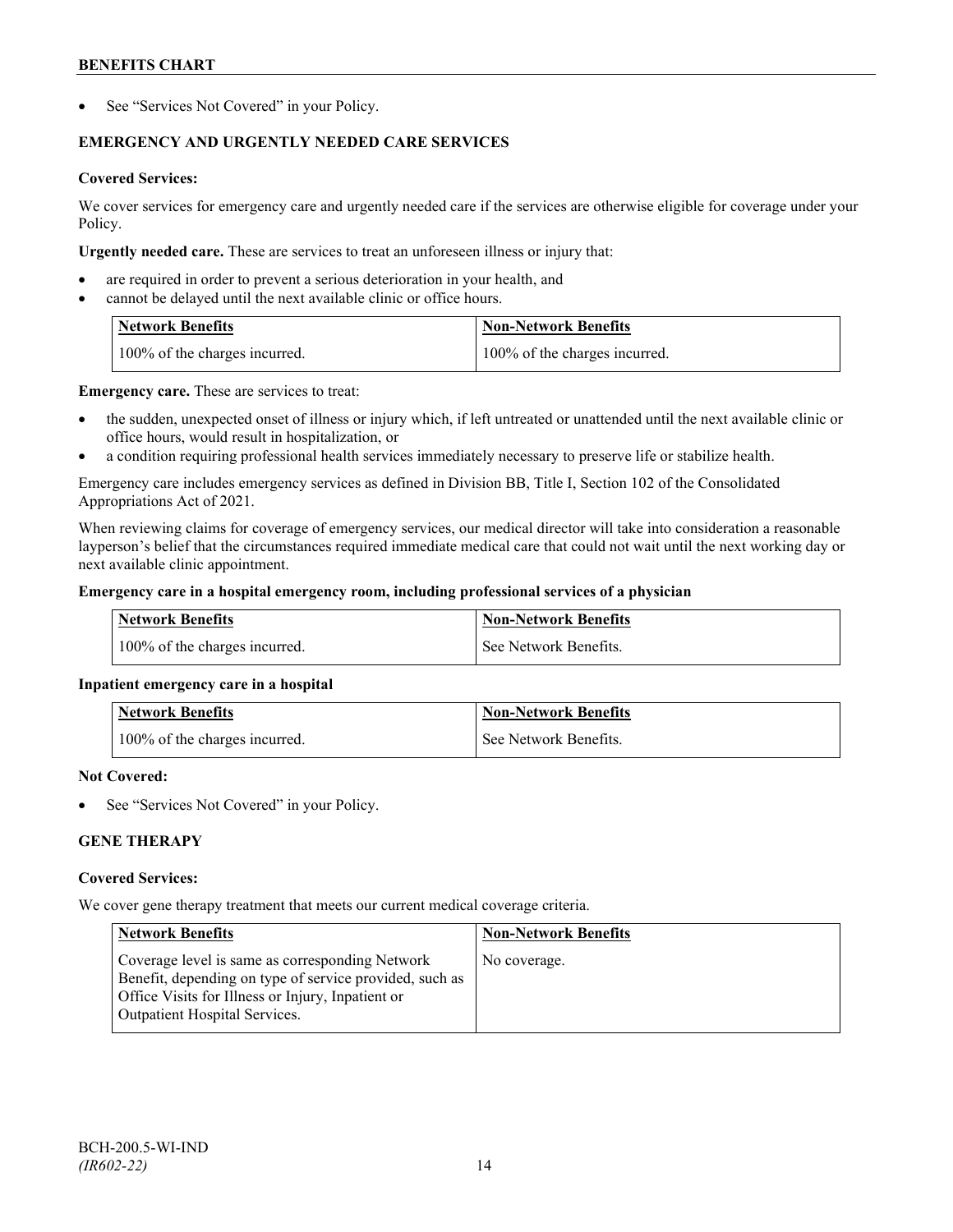# **Limitations:**

- Gene therapy must be provided by a designated provider.
- Specific types of gene therapy are Limited to therapies and conditions specified in our medical coverage criteria.

# **Not Covered:**

See "Services Not Covered" in your Policy.

# **HEALTH EDUCATION**

# **Covered Services:**

We cover education for preventive services and education for the management of chronic health problems (such as diabetes).

| <b>Network Benefits</b>       | <b>Non-Network Benefits</b>   |
|-------------------------------|-------------------------------|
| 100% of the charges incurred. | 100% of the charges incurred. |

# **Not Covered:**

See "Services Not Covered" in your Policy.

# **HOME-BASED COMPREHENSIVE HEALTH RISK ASSESSMENT**

#### **Covered Services:**

If you meet our criteria for coverage, you may qualify for our home-based comprehensive health risk assessment program. The program covers a health assessment with a designated nurse practitioner.

| <b>Network Benefits</b>       | <b>Non-Network Benefits</b> |
|-------------------------------|-----------------------------|
| 100% of the charges incurred. | No coverage.                |

# **Not Covered:**

See "Services Not Covered" in your Policy.

# **HOME HEALTH SERVICES**

# **Covered Services:**

We cover skilled nursing services, physical therapy, occupational therapy, speech therapy, respiratory therapy and other therapeutic services, non-routine prenatal and routine postnatal well child visits (as described in our medical coverage criteria), phototherapy services for newborns, home health aide services and other eligible home health services when provided in your home, if you are homebound (i.e., unable to leave home without considerable effort due to a medical condition). Lack of transportation does not constitute homebound status. For phototherapy services for newborns and high risk prenatal services, supplies and equipment are included.

We cover total parenteral nutrition/intravenous ("TPN/IV") therapy, equipment, supplies and drugs in connection with IV therapy. IV line care kits are covered under Durable Medical Equipment.

We cover palliative care benefits. Palliative care includes symptom management, education and establishing goals of care. We waive the requirement that you be homebound for a Limited number of home visits for palliative care (as shown in this Benefits Chart), if you have a life-threatening, non-curable condition which has a prognosis of survival of two years or less. Additional palliative care visits are eligible under the home health services benefit if you are homebound and meet all other requirements defined in this section.

You do not need to be homebound to receive total parenteral nutrition/intravenous ("TPN/IV") therapy.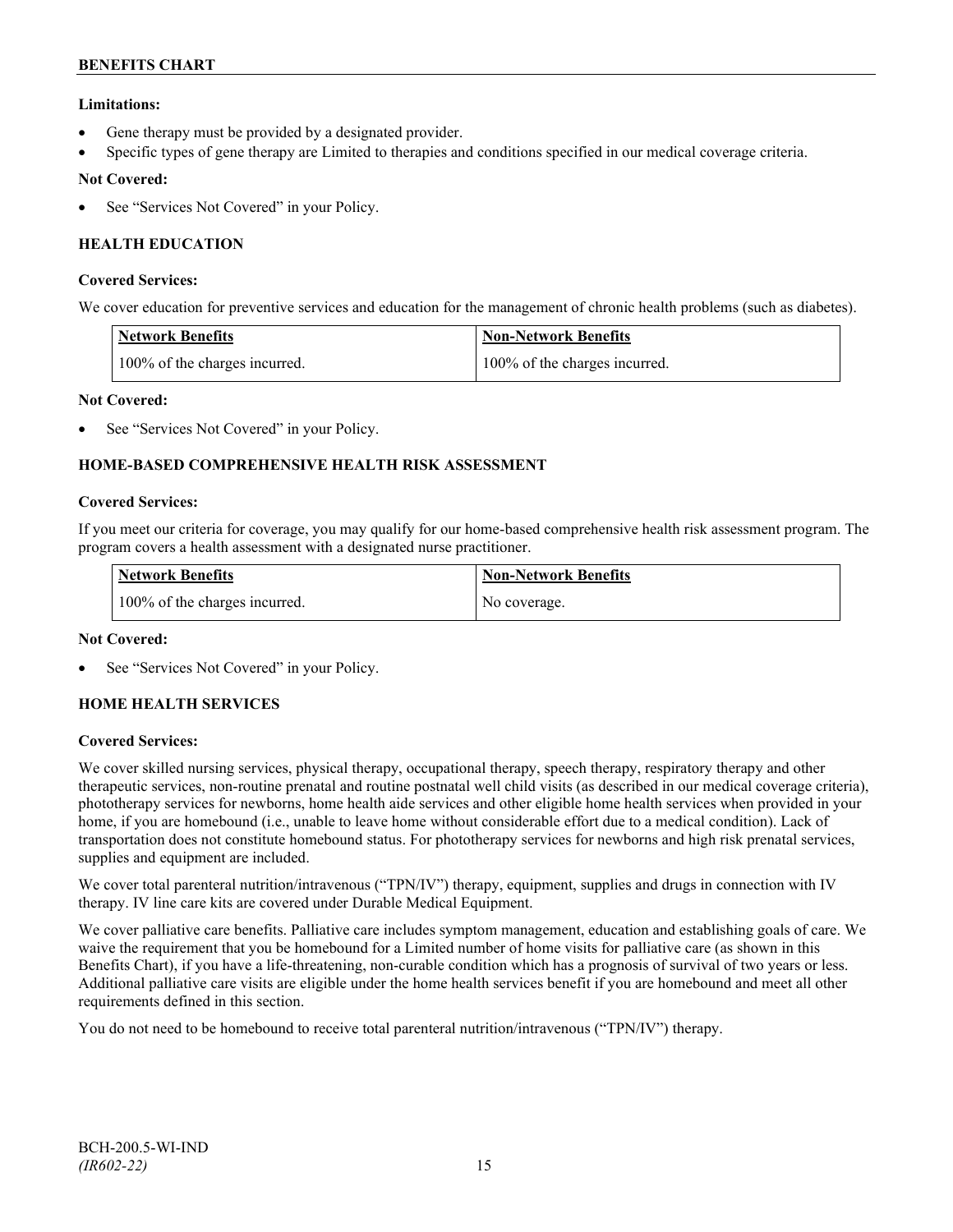Home health services are eligible and covered only when:

- medically necessary; and
- provided as rehabilitative care, terminal care or maternity care; and
- ordered by a physician, and included in the written home care plan.

# **Physical therapy, occupational therapy, speech therapy, respiratory therapy, home health aide services and palliative care**

| <b>Network Benefits</b>       | <b>Non-Network Benefits</b> |
|-------------------------------|-----------------------------|
| 100% of the charges incurred. | No coverage.                |

#### **TPN/IV therapy, skilled nursing services, non-routine prenatal/postnatal services and phototherapy**

| Network Benefits              | Non-Network Benefits |
|-------------------------------|----------------------|
| 100% of the charges incurred. | No coverage.         |

Each 24-hour visit (or shifts up to 24-hour visits) equals one visit and counts toward the Maximum visits for all other services shown below. Any visit that lasts less than 24 hours regardless of the length of the visit, will count as one visit toward the Maximum visits for all other services shown below. All visits must be medically necessary and benefit eligible.

#### **Routine postnatal well child visits**

| <b>Network Benefits</b>       | Non-Network Benefits          |
|-------------------------------|-------------------------------|
| 100% of the charges incurred. | 100% of the charges incurred. |

#### **Maximum visits for palliative care:**

If you are eligible to receive palliative care in the home and you are not homebound, there is a maximum of 12 visits per calendar year.

#### **Maximum visits for all services other than palliative care:**

| Network Benefits             | <b>Non-Network Benefits</b> |
|------------------------------|-----------------------------|
| 60 visits per calendar year. | No coverage.                |

The routine postnatal well child visits do not count toward the visit limit.

# **Limitations:**

- Home health services are not provided as a substitute for a primary caregiver in the home or as relief (respite) for a primary caregiver in the home. We will not reimburse family members or residents in your home for the above services.
- A service shall not be considered a skilled nursing service merely because it is performed by, or under the direct supervision of, a licensed nurse. Where a service (such as tracheotomy suctioning or ventilator monitoring) or like services, can be safely and effectively performed by a non-medical person (or self-administered), without the direct supervision of, a licensed nurse, the service shall not be regarded as a skilled nursing service, whether or not a skilled nurse actually provides the service. The unavailability of a competent person to provide a non-skilled service shall not make it a skilled service when a skilled nurse provides it. Only the skilled nursing component of so-called "blended" services (i.e. services which include skilled and non-skilled components) are covered under this Benefits Chart.

# **Not Covered:**

- Home Health Services by a Non-Network provider.
- Financial or legal counseling services.
- Housekeeping or meal services in your home.
- Private duty nursing services.
- Services provided by a family member or enrollee, or a resident in the enrollee's home.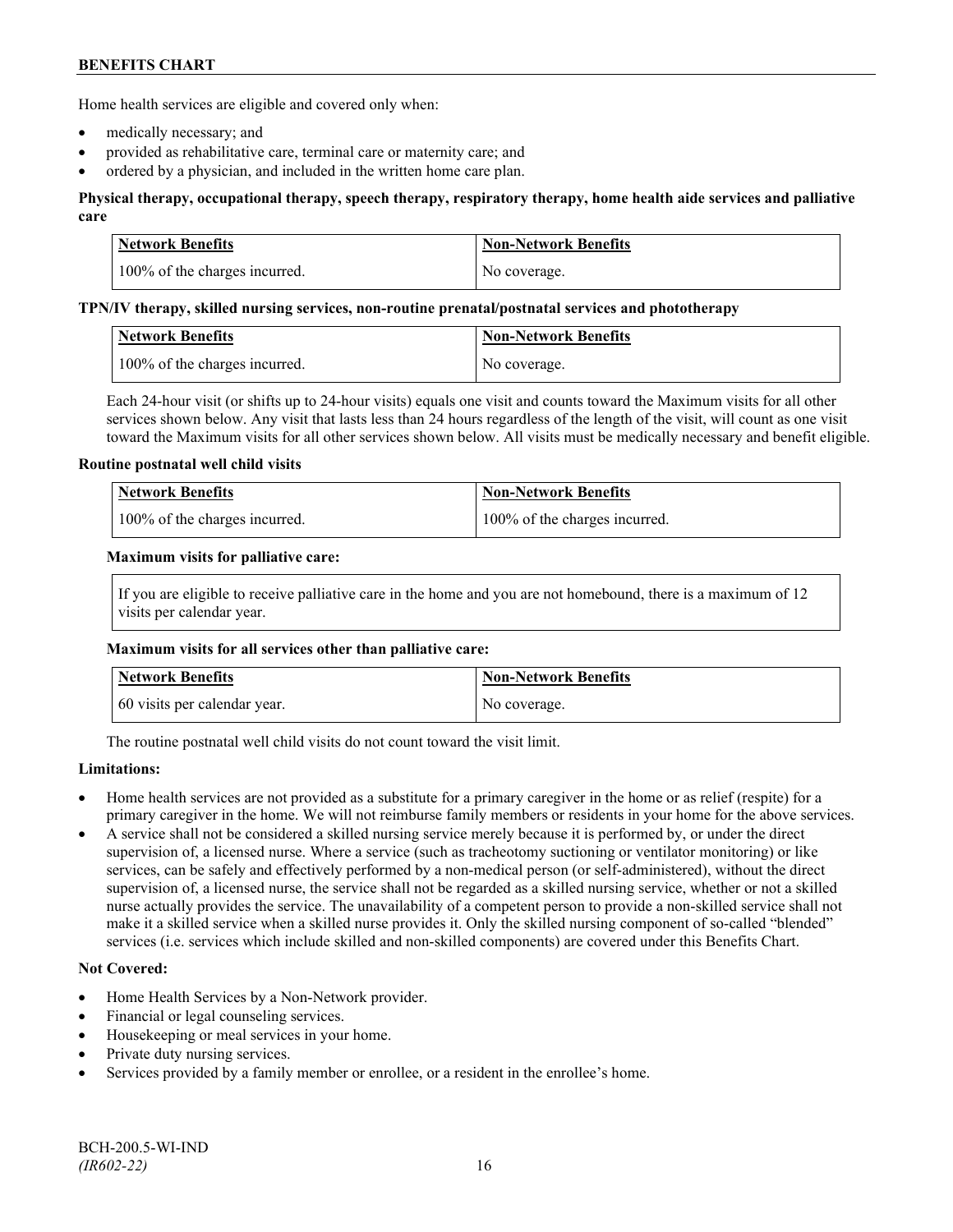- Vocational rehabilitation and recreational or educational therapy. Recreation therapy is therapy provided solely for the purpose of recreation, including, but not Limited to: (a) requests for physical therapy or occupational therapy to improve athletic ability, and (b) braces or guards to prevent sports injuries.
- See "Services Not Covered" in your Policy.

# **HOME HOSPICE SERVICES**

### **Applicable Definitions:**

**Part-time.** This is up to two hours of service per day, more than two hours is considered continuous care.

**Continuous Care.** This is from two to twelve hours of service per day provided by a registered nurse, licensed practical nurse, or home health aide, during a period of crisis in order to maintain a terminally ill patient at home.

**Appropriate Facility.** This is a nursing home, hospice residence, or other inpatient facility.

**Custodial Care Related to Hospice Services.** This means providing assistance in the activities of daily living and the care needed by a terminally ill patient which can be provided by primary caregiver (i.e., family member or friend) who is responsible for the patient's home care.

# **Covered Services:**

**Home hospice program:** We cover the services described below if you are terminally ill and accepted as a home hospice program participant. You must meet the eligibility requirements of the program, and elect to receive services through the home hospice program. The services will be provided in your home, with inpatient care available when medically necessary as described below. If you elect to receive hospice services, you do so in lieu of curative treatment for your terminal illness for the period you are enrolled in the home hospice program.

**Eligibility:** In order to be eligible to be enrolled in the home hospice program, you must: (1) be a terminally ill patient (prognosis of six months or less); (2) have chosen a palliative treatment focus (i.e., emphasizing comfort and supportive services rather than treatment attempting to cure the disease or condition); and (3) continue to meet the terminally ill prognosis as reviewed by our medical director or his or her designee over the course of care. You may withdraw from the home hospice program at any time.

**Eligible services:** Hospice services include the following services provided in accordance with an approved hospice treatment plan:

- Home Health Services:
	- o Part-time care provided in your home by an interdisciplinary hospice team (which may include a physician, nurse, social worker, and spiritual counselor) and medically necessary home health services are covered.
	- o One or more periods of continuous care in your home or in a setting which provides day care for pain or symptom management, when medically necessary, will be covered.
- Inpatient Services: We cover medically necessary inpatient services.
- Other Services:
	- o Respite care is covered for care in your home or in an appropriate facility, to give your primary caregivers (i.e., family members or friends) rest and/or relief when necessary in order to maintain a terminally ill patient at home*.*
	- o Medically necessary medications for pain and symptom management.
	- o Semi-electric hospital beds and other durable medical equipment are covered.
	- o Emergency and non-emergency care is covered.

| Network Benefits              | <b>Non-Network Benefits</b> |
|-------------------------------|-----------------------------|
| 100% of the charges incurred. | No coverage.                |

Respite care is Limited to 5 days per episode, and respite care and continuous care combined are Limited to 30 days.

# **Not Covered:**

- Home Hospice Services by a Non-Network provider.
- Financial or legal counseling services.
- Housekeeping or meal services in your home.
- Custodial or maintenance care related to hospice services, whether provided in the home or in a nursing home.
- Any service not specifically described as covered services under this home hospice services benefits.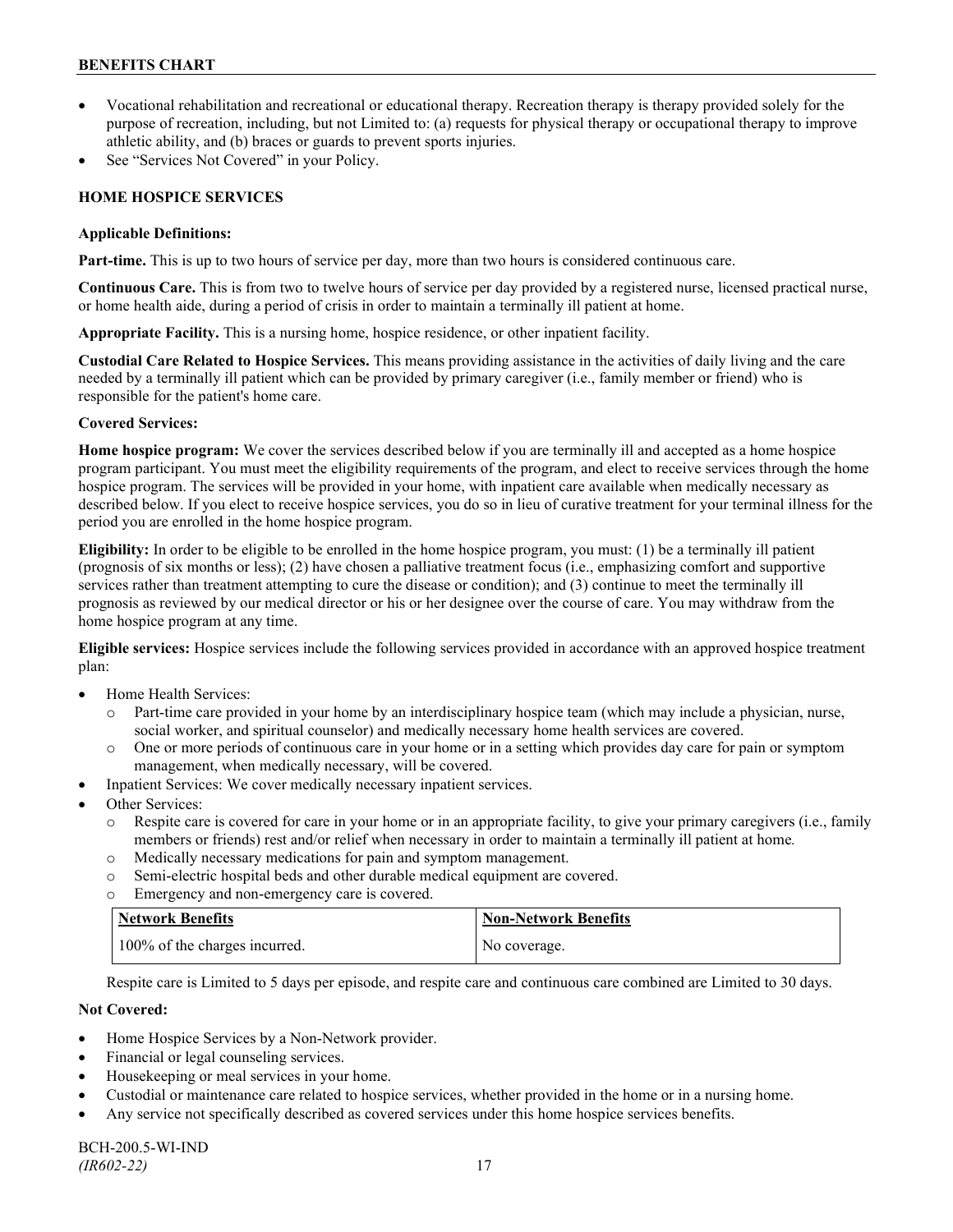- Any services provided by members of your family or residents in your home.
- See "Services Not Covered" in your Policy.

### **HOSPITAL AND SKILLED NURSING FACILITY SERVICES**

### **Covered Services:**

We cover services as described below.

#### **Medical or surgical hospital services**

**Inpatient hospital services:** We cover the following medical or surgical services, for the treatment of acute illness or injury, which require the level of care only provided in an acute care facility. These services must be authorized by a physician.

Inpatient hospital services include: room and board; the use of operating or maternity delivery rooms; intensive care facilities; newborn nursery facilities; general nursing care, anesthesia, laboratory and diagnostic imaging services, radiation therapy, physical therapy, prescription drugs or other medications administered during treatment, blood and blood products (unless replaced), and blood derivatives, and other diagnostic or treatment related hospital services; physician and other professional medical and surgical services provided while in the hospital, including gender confirmation surgery that meets medical coverage criteria.

We cover, following a vaginal delivery, a minimum of 48 hours of inpatient care for the mother and newborn child. We cover, following a caesarean section delivery, a minimum of 96 hours of inpatient care for the mother and newborn child.

Health insurance issuers generally may not, under Federal law, restrict benefits for any hospital length of stay in connection with childbirth for the mother of newborn child to less than 48 hours following a vaginal delivery, or less than 96 hours following a caesarean section. However, Federal law generally does not prohibit the mother's or newborn's attending provider, after consulting with the mother, from discharging the mother or her newborn earlier than 48 hours (or 96 hours as applicable). In any case plans and issuers may not, under Federal law, require that a provider obtain authorization from the plan or the insurance issuer for prescribing a length of stay not in excess of 48 hours (or 96 hours).

| <b>Network Benefits</b>       | Non-Network Benefits          |
|-------------------------------|-------------------------------|
| 100% of the charges incurred. | 100% of the charges incurred. |

Each Insured's admission or confinement, including that of a newborn child, is separate and distinct from the admission or confinement of any other Insured.

**Outpatient hospital, ambulatory care or surgical facility services:** We cover the following medical and surgical services, for diagnosis or treatment of illness or injury on an outpatient basis. These services must be authorized by a physician.

Outpatient services include: use of operating rooms, maternity delivery rooms or other outpatient departments, rooms or facilities; and the following outpatient services: general nursing care, anesthesia, laboratory and diagnostic imaging services, radiation therapy, physical therapy, drugs administered during treatment, blood and blood products (unless replaced), and blood derivatives, and other diagnostic or treatment related outpatient services; physician and other professional medical and surgical services provided while an outpatient, including colonoscopies, and gender confirmation surgery that meets medical coverage criteria.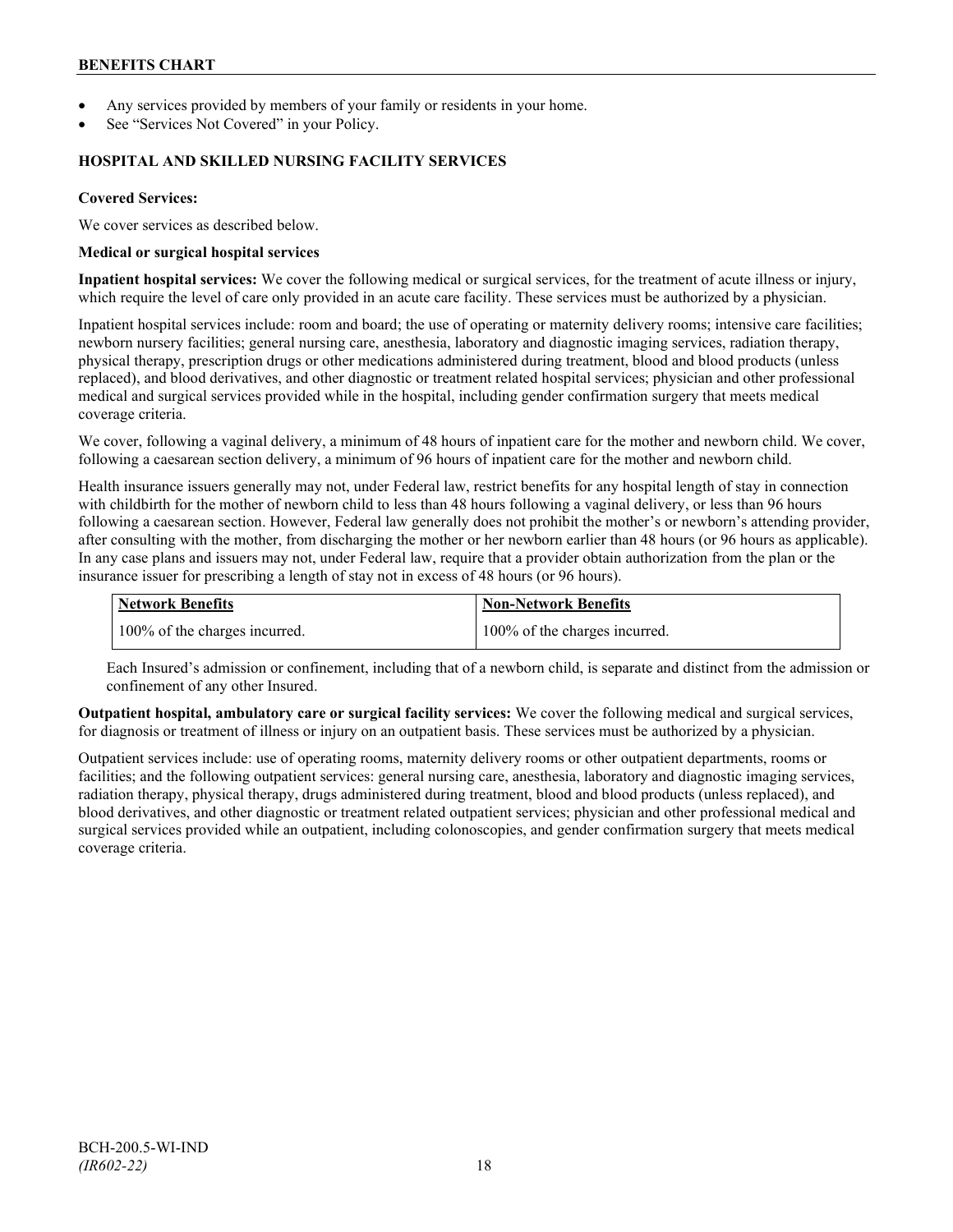To see the benefit level for diagnostic imaging services, laboratory services and physical therapy, see benefits under Diagnostic Imaging Services, Laboratory Services and Physical Therapy in this Benefits Chart.

| <b>Network Benefits</b>       | <b>Non-Network Benefits</b>   |
|-------------------------------|-------------------------------|
| 100% of the charges incurred. | 100% of the charges incurred. |

**Skilled nursing facility care:** We cover room and board, daily skilled nursing and related ancillary services for post-acute treatment and rehabilitative care of illness or injury that meets medical coverage criteria.

| Network Benefits                             | <b>Non-Network Benefits</b>                  |
|----------------------------------------------|----------------------------------------------|
| 100% of the charges incurred.                | 100% of the charges incurred.                |
| Limited to a 30 day maximum per confinement. | Limited to a 30 day maximum per confinement. |

Each day of services provided under the Network Benefits and Non-Network Benefits, combined, applies toward the maximum shown above.

#### **Not Covered:**

- Services for items for personal convenience, such as television rental, are not covered.
- See "Services Not Covered" in your Policy.

# **INFERTILITY DIAGNOSIS**

#### **Covered Services:**

We cover the diagnosis of infertility. These services include diagnostic procedures and tests provided in connection with an infertility evaluation, office visits and consultations to diagnose infertility.

| <b>Network Benefits</b>       | <b>Non-Network Benefits</b>   |
|-------------------------------|-------------------------------|
| 100% of the charges incurred. | 100% of the charges incurred. |

Coverage is Limited to office visits and consultations to diagnose infertility. Treatment is not covered.

#### **Not Covered:**

- Infertility/fertility treatment, including, but not limited to, office visits, laboratory services, diagnostic imaging services, and fertility drugs, reversal of sterilization, and sperm, ova or embryo acquisition, retrieval or storage; however, we do cover office visits and consultations to diagnose infertility.
- Services related to the establishment of surrogate pregnancy and fees for a surrogate. However, pregnancy and maternity services are covered for an Insured under this Benefits Chart, including a surrogate pregnancy.
- See "Services Not Covered" in your Policy.

# **LABORATORY SERVICES**

#### **Covered Services:**

We cover laboratory tests when ordered by a provider and provided in a clinic or outpatient hospital facility. This includes blood tests to detect lead exposure in children between the ages of 6 months and 72 months.

To see the benefit level for inpatient hospital or skilled nursing facility services, see benefits under Inpatient Hospital and Skilled Nursing Facility Services in this Benefits Chart.

**Prostate-specific antigen (PSA) testing.** We cover prostate cancer screening for men 40 years of age or over who are symptomatic or in a high-risk category and for all men 50 years of age or older.

| <b>Network Benefits</b>       | <b>Non-Network Benefits</b>   |
|-------------------------------|-------------------------------|
| 100% of the charges incurred. | 100% of the charges incurred. |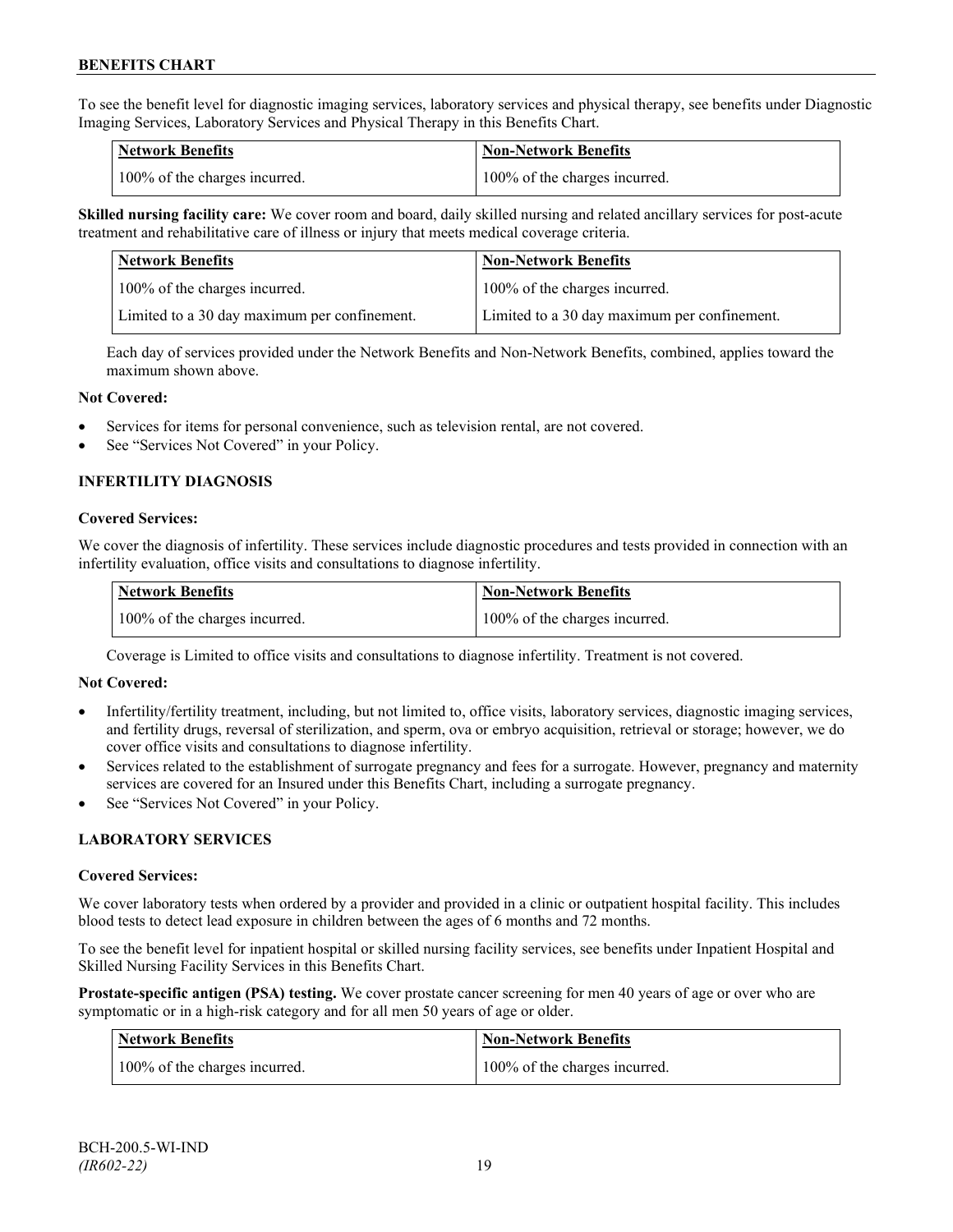### **All other laboratory services**

**Services for illness or injury**

| Network Benefits              | <b>Non-Network Benefits</b>   |
|-------------------------------|-------------------------------|
| 100% of the charges incurred. | 100% of the charges incurred. |

#### **Preventive services**

Laboratory services associated with preventive services are covered at the benefit level shown in the "Preventive Services" section of this Benefits Chart.

#### **Not Covered:**

See "Services Not Covered" in your Policy.

# **MASTECTOMY RECONSTRUCTION BENEFIT**

# **Covered Services:**

We cover reconstruction of the breast on which the mastectomy has been performed; surgery and reconstruction of the other breast to produce symmetrical appearance, and prostheses and physical complications of all stages of mastectomy, including lymphedemas.

| <b>Network Benefits</b>                               | <b>Non-Network Benefits</b>                           |
|-------------------------------------------------------|-------------------------------------------------------|
| Coverage level is same as corresponding Network       | Coverage level is same as corresponding Non-Network   |
| Benefits, depending on type of service provided, such | Benefits, depending on type of service provided, such |
| as Office Visits for Illness or Injury, Inpatient or  | as Office Visits for Illness or Injury, Inpatient or  |
| Outpatient Hospital Services.                         | Outpatient Hospital Services.                         |

#### **Not Covered:**

See "Services Not Covered" in your Policy.

# **MEDICATION THERAPY DISEASE MANAGEMENT PROGRAM**

# **Covered Services:**

If you meet our criteria for coverage, you may qualify for our Medication Therapy Disease Management Program.

The program covers consultations with a designated Network pharmacist.

Covered services are based on established medical policies, which are subject to periodic review and modification by the medical directors. These medical policies (medical coverage criteria) are available by calling Member Services, or logging on to your "*my*HealthPartners" account at [healthpartners.com.](http://www.healthpartners.com/)

| <b>Network Benefits</b>       | <b>Non-Network Benefits</b> |
|-------------------------------|-----------------------------|
| 100% of the charges incurred. | No coverage.                |

# **Not Covered:**

See "Services Not Covered" in your Policy.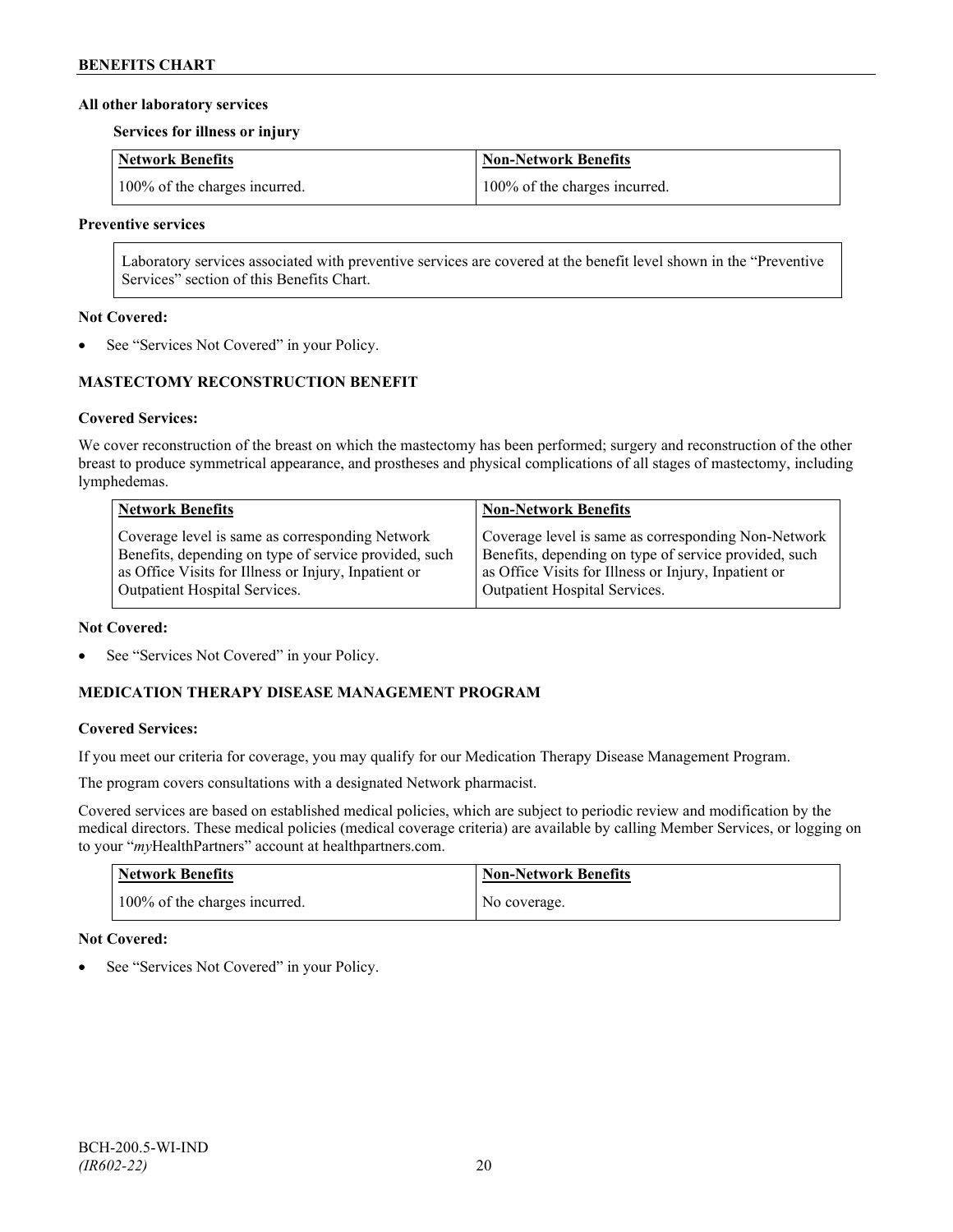# **OFFICE VISITS FOR ILLNESS OR INJURY**

#### **Covered Services:**

We cover the following when medically necessary: professional medical and surgical services and related supplies, including biofeedback, of physicians and other health care providers; blood and blood products (unless replaced) and blood derivatives.

We cover diagnosis and treatment of illness or injury to the eyes. Where contact or eye glass lenses are prescribed as medically necessary for the post-operative treatment of cataracts or for the treatment of aphakia, acute or chronic corneal pathology or keratoconus, we cover the initial evaluation, lenses and fitting. Insureds must pay for lens replacement beyond the initial pair.

Services received via video, e-visit or telephone are covered under the "Telehealth/Telemedicine Services" section.

#### **Office visits**

| Network Benefits              | <b>Non-Network Benefits</b>   |
|-------------------------------|-------------------------------|
| 100% of the charges incurred. | 100% of the charges incurred. |

### **Convenience clinics**

| <b>Network Benefits</b>       | <b>Non-Network Benefits</b>   |
|-------------------------------|-------------------------------|
| 100% of the charges incurred. | 100% of the charges incurred. |

#### **Injections administered in a physician's office, other than immunizations**

#### **Allergy injections**

| <b>Network Benefits</b>       | Non-Network Benefits          |
|-------------------------------|-------------------------------|
| 100% of the charges incurred. | 100% of the charges incurred. |

#### **All other injections**

| <b>Network Benefits</b>       | <b>Non-Network Benefits</b>   |
|-------------------------------|-------------------------------|
| 100% of the charges incurred. | 100% of the charges incurred. |

# **Not Covered:**

- Court ordered treatment, except as described in this Benefits Chart. Any resulting court ordered treatment for mental health services will be subject to the Policy's requirement for medical necessity.
- See "Services Not Covered" in your Policy.

# **PEDIATRIC EYEWEAR**

#### **Covered Services:**

We cover pediatric eyewear for children.

Routine eye exams are covered under the "Preventive Services" section.

| <b>Network Benefits</b>       | <b>Non-Network Benefits</b> |
|-------------------------------|-----------------------------|
| 100% of the charges incurred. | No coverage.                |

#### **Limitations:**

- Coverage under this provision will continue until the end of the month in which the child turns 19.
- Limited to one of the following per calendar year:
	- o one pair of eyeglasses including one set of prescription lenses, frames from the designated eyewear collection, and anti scratch coating; or
	- o one pair of non-disposable contact lenses; or
	- o a one year supply of disposable contact lenses.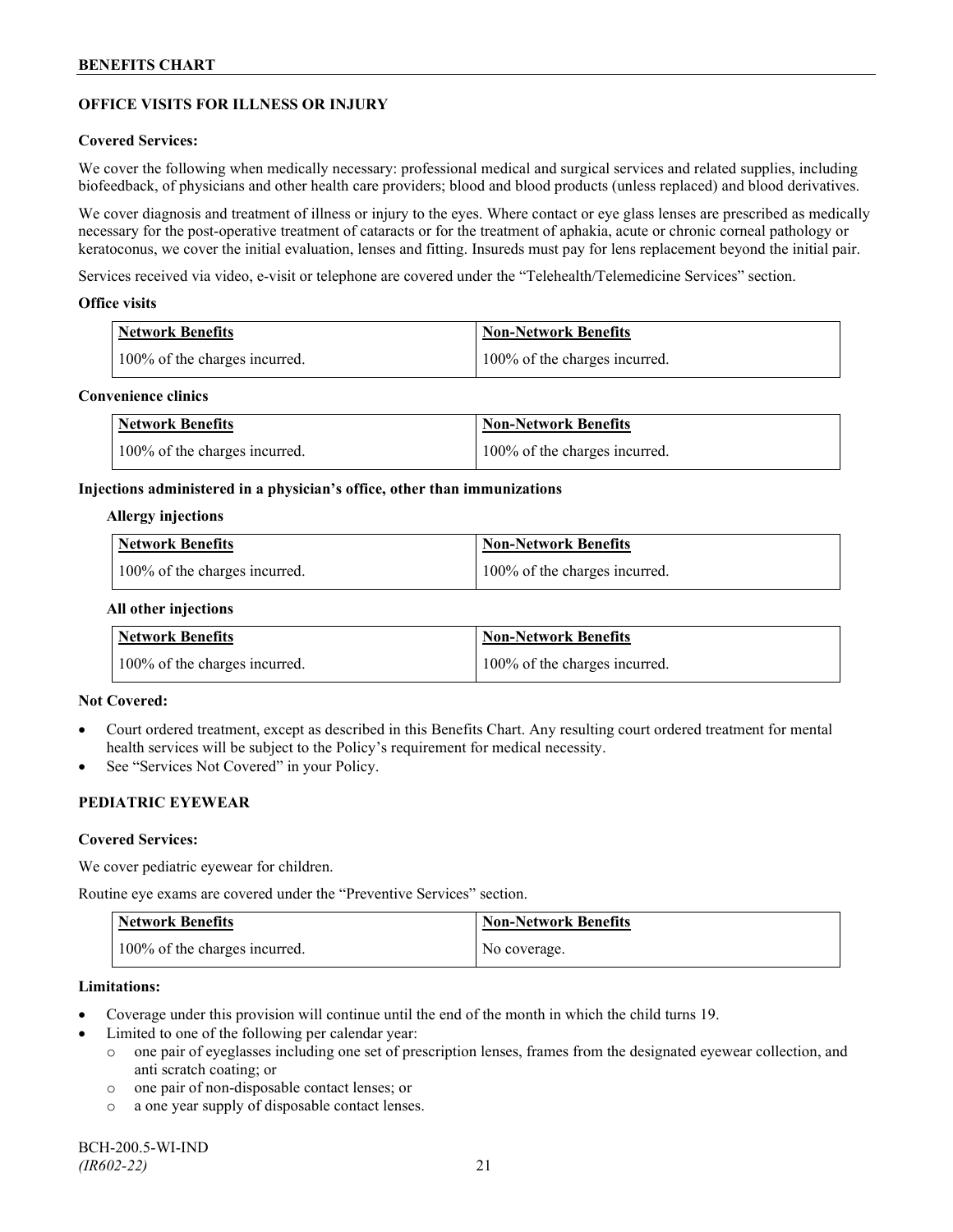Contact lens fittings are limited to two per calendar year.

# **Not Covered:**

- Frames that are not included in the designated eyewear collection are not covered. However, one pair of lenses will be covered if a member chooses frames outside the designated eyewear collection.
- More than one pair of lenses or frames or non-disposable contacts per calendar year, regardless of the reason. This includes replacement of eyeglasses or contact lenses due to loss, breakage, theft, or change in prescription.
- Safety glasses or goggles for sports or vocational reasons.
- Upgrades including, but not limited to, UV protection and no-line multifocal lenses.
- See "Services Not Covered" in your Policy.

# **PHYSICAL THERAPY, OCCUPATIONAL THERAPY, SPEECH THERAPY AND OTHER SPECIFIED THERAPIES**

#### **Covered Services:**

We cover the following physical therapy, occupational therapy and speech therapy services:

- Medically necessary rehabilitative care to correct the effects of illness or injury.
- Habilitative services rendered for congenital, developmental or medical conditions which have significantly Limited the successful initiation of normal speech and normal motor development.

Massage therapy which is performed in conjunction with other treatment/modalities by a physical or occupational therapist, is part of a prescribed treatment plan and is not billed separately is covered.

We cover services provided in a clinic. We also cover physical therapy provided in an outpatient hospital facility. To see the benefit level for inpatient hospital or skilled nursing facility services, see benefits under "Inpatient Hospital and Skilled Nursing Facility Services".

### **Rehabilitative care**

| <b>Network Benefits</b>                                                                       | <b>Non-Network Benefits</b>                                                                   |
|-----------------------------------------------------------------------------------------------|-----------------------------------------------------------------------------------------------|
| 100% of the charges incurred.                                                                 | 100% of the charges incurred.                                                                 |
| Physical, Occupational and Speech Therapy are<br>Limited to 20 visits each per calendar year. | Physical, Occupational and Speech Therapy are<br>Limited to 20 visits each per calendar year. |

In addition to the services provided above, we cover a minimum of:

- 20 visits per calendar year for pulmonary rehabilitation therapy,
- 36 visits per calendar year for cardiac rehabilitation therapy,
- 30 visits per calendar year for post-cochlear implant aural therapy,
- 20 visits per calendar year for cognitive rehabilitation therapy.

The maximum number of visits are combined for Network Benefits and Non-Network Benefits.

#### **Habilitative care**

| <b>Network Benefits</b>                                                                       | <b>Non-Network Benefits</b>                                                                   |
|-----------------------------------------------------------------------------------------------|-----------------------------------------------------------------------------------------------|
| 100% of the charges incurred.                                                                 | 100% of the charges incurred.                                                                 |
| Physical, Occupational and Speech Therapy are<br>Limited to 20 visits each per calendar year. | Physical, Occupational and Speech Therapy are<br>Limited to 20 visits each per calendar year. |

The maximum number of visits is combined for Network Benefits and Non-Network Benefits.

#### **Not Covered:**

- Massage therapy for the purpose of comfort or convenience of the Insured.
- See "Services Not Covered" in your Policy.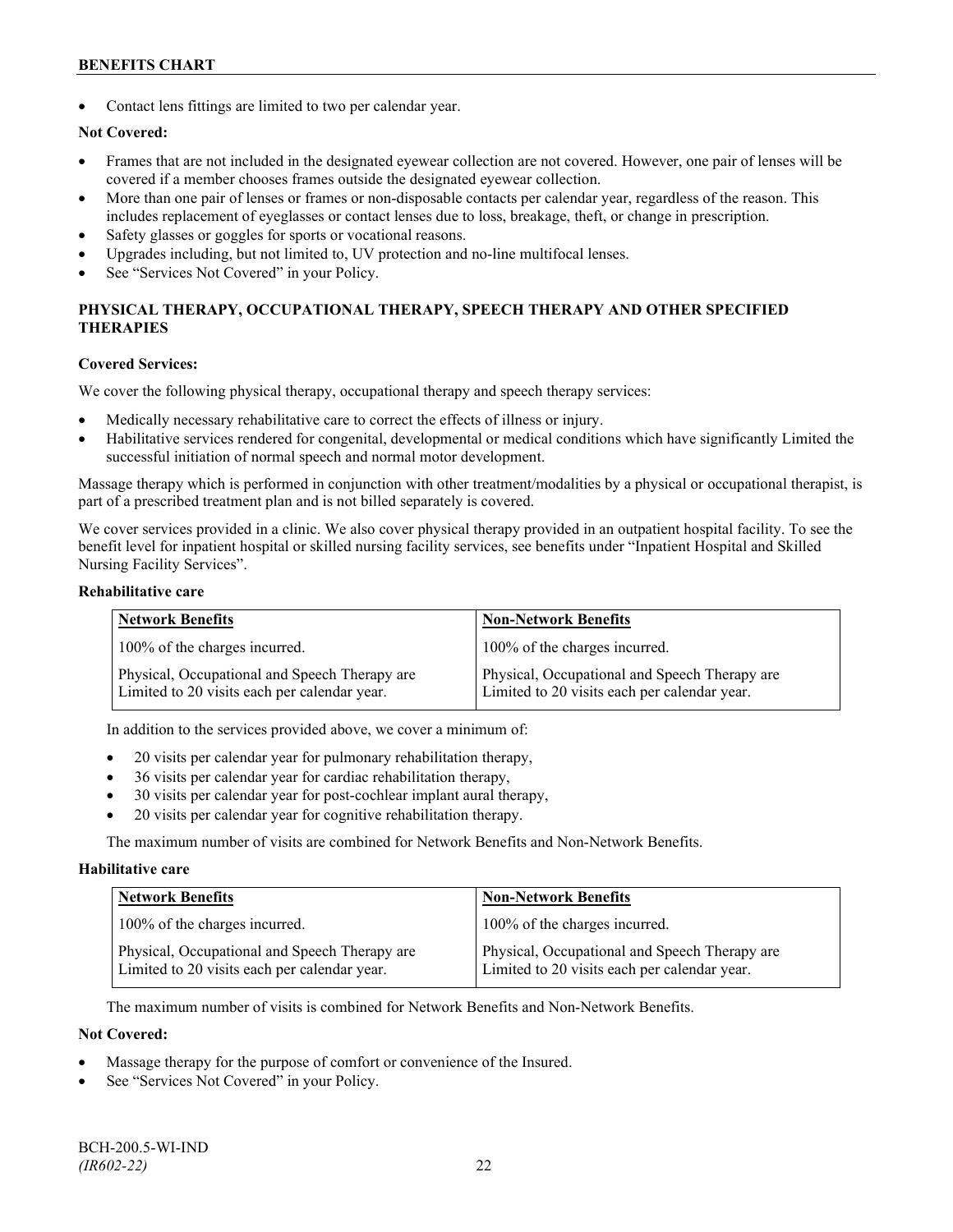# **PRESCRIPTION DRUG SERVICES**

#### **Covered Services:**

We cover prescription drugs and medications that can be self-administered or are administered in a physician's office.

**For Network Benefits, drugs and medications must be obtained at a network pharmacy.**

### **If a copayment is required, you must pay one copayment for each 30-day supply, or portion thereof.**

### **Outpatient drugs (except as specified below)**

| <b>Network Benefits</b>                                                                                                                                                                                                                                                                                                                                                      | <b>Non-Network Benefits</b>   |
|------------------------------------------------------------------------------------------------------------------------------------------------------------------------------------------------------------------------------------------------------------------------------------------------------------------------------------------------------------------------------|-------------------------------|
| 100% of the charges incurred.                                                                                                                                                                                                                                                                                                                                                | 100% of the charges incurred. |
| Oral chemotherapy drugs are included on the<br>Specialty Drug List. However, you pay the applicable<br>outpatient drug benefit. As required by Wisconsin law,<br>you will not pay higher cost sharing (deductible,<br>copayment or coinsurance) for orally administered<br>chemotherapy drugs than you pay for injected or<br>intravenously administered chemotherapy drugs. |                               |

# **Mail order drugs**

| <b>Network Benefits</b>                                                                                                                                                                                                                                                                                                                                                                         | <b>Non-Network Benefits</b>                                                                                |
|-------------------------------------------------------------------------------------------------------------------------------------------------------------------------------------------------------------------------------------------------------------------------------------------------------------------------------------------------------------------------------------------------|------------------------------------------------------------------------------------------------------------|
| For your convenience, you may also get up to a 90-day<br>supply of outpatient prescription drugs that can be self-<br>administered through the designated mail order service.<br>Outpatient drugs ordered through this service are<br>covered at the benefit percent and copayments shown in<br>Outpatient Drugs above.<br>Specialty Drugs are not available through the mail order<br>service. | Mail order drugs are only available through the<br>designated mail order service.<br>See Network Benefits. |

# **Specialty drugs that are self-administered**

| <b>Network Benefits</b>                                                                                                                                                                                                                                                                                                                                                      | <b>Non-Network Benefits</b> |
|------------------------------------------------------------------------------------------------------------------------------------------------------------------------------------------------------------------------------------------------------------------------------------------------------------------------------------------------------------------------------|-----------------------------|
| 100% of the charges incurred.                                                                                                                                                                                                                                                                                                                                                | No coverage.                |
| Oral chemotherapy drugs are included on the<br>Specialty Drug List. However, you pay the applicable<br>outpatient drug benefit. As required by Wisconsin law,<br>you will not pay higher cost sharing (deductible,<br>copayment or coinsurance) for orally administered<br>chemotherapy drugs than you pay for injected or<br>intravenously administered chemotherapy drugs. |                             |

Specialty Drugs are Limited to drugs on the Specialty Drug List and must be obtained from a designated vendor.

# **Tobacco cessation drugs are covered for all FDA approved tobacco cessation drugs**

| Network Benefits              | <b>Non-Network Benefits</b>   |
|-------------------------------|-------------------------------|
| 100% of the charges incurred. | 100% of the charges incurred. |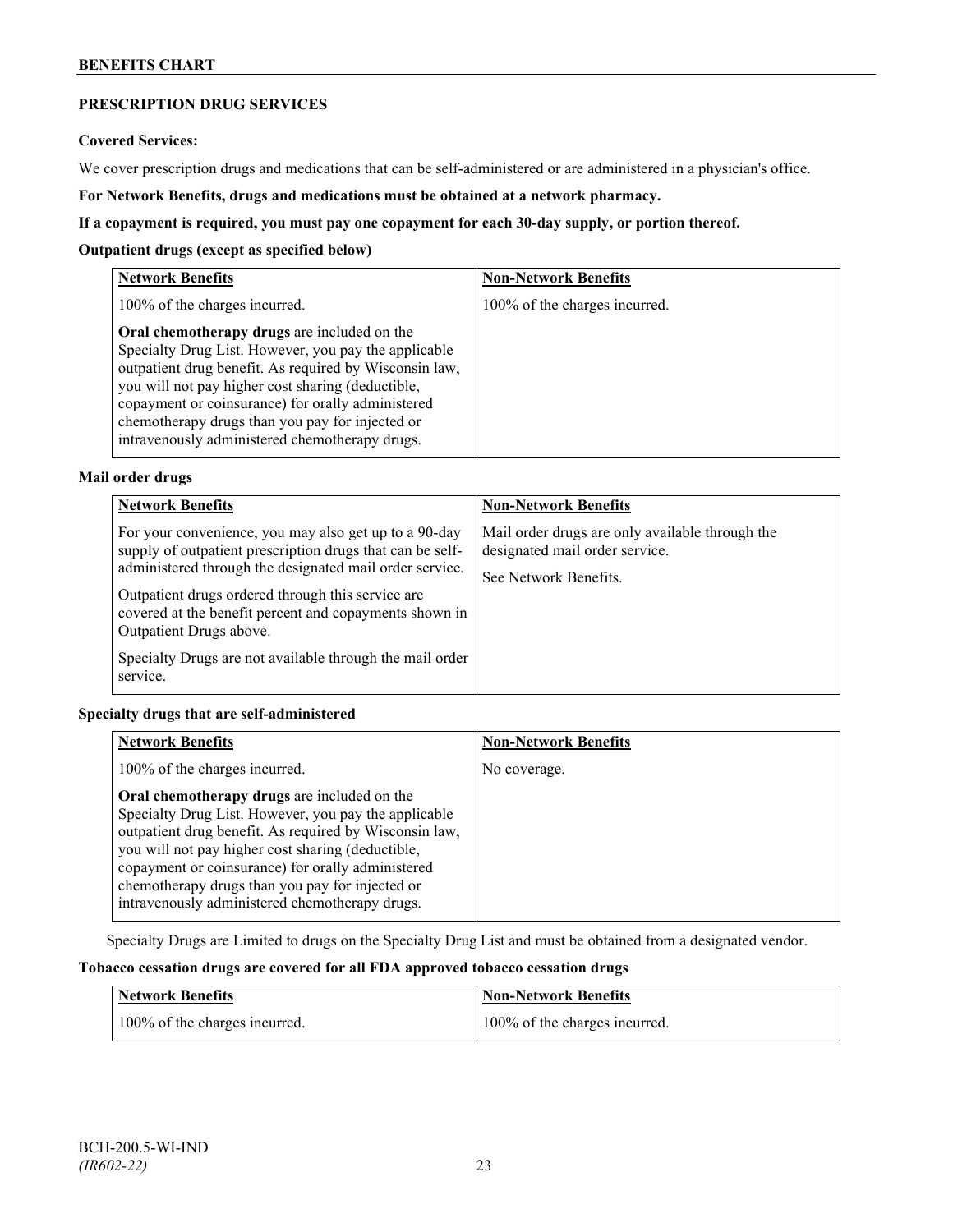### **Contraceptive drugs**

| <b>Network Benefits</b>                                                                                                              | <b>Non-Network Benefits</b>   |
|--------------------------------------------------------------------------------------------------------------------------------------|-------------------------------|
| 100% of the charges incurred for formulary drugs.                                                                                    | 100% of the charges incurred. |
| If a physician requests that a Non-Formulary<br>contraceptive drug be dispensed as written, the drug<br>will be covered at $100\%$ . |                               |

**ACA preventive medications.** We cover preventive medications currently recommended by USPSTF with an A or B rating if they are prescribed by your medical provider and they are listed on our Commercial ACA Preventive Drug List. Preventive medications are subject to periodic review and modification. Changes would be effective in accordance with the federal rules and reflected in our current medical coverage criteria for preventive care services.

| <b>Network Benefits</b>       | <b>Non-Network Benefits</b>   |
|-------------------------------|-------------------------------|
| 100% of the charges incurred. | 100% of the charges incurred. |

# **Limitations:**

- Certain drugs may require prior authorization as indicated on the Formulary. HealthPartners may require prior authorization for the drug and also the site where the drug will be provided. Certain drugs are subject to our utilization review process and quantity limits.
- Certain non-formulary drugs require prior authorization. In addition, certain drugs may be subject to any quantity limits applied as part of our trial program. The trial drug program applies to new prescriptions for certain drugs which have high toxicity, low tolerance, high costs and/or high potential for waste. Trial drugs are indicated on the formulary and/or the Specialty Drug List. Your first fill of a trial drug may be limited to less than a month supply. If the drug is well tolerated and effective, you will receive the remainder of your first month supply.
- If an Insured requests a brand name drug when there is a generic equivalent, the brand name drug will be covered up to the charge that would apply to the generic drug, minus any required copayment. If a physician requests that a brand name drug be dispensed as written, and we determine the brand name drug is medically necessary, the drug will be paid at the brand name drug benefit.
- We may require Insureds to try over-the-counter (OTC) drug alternatives before approving more costly formulary prescription drugs.
- Unless otherwise specified in the Prescription Drug Services section, you may receive up to a 30-day supply per prescription.
- New prescriptions to treat certain chronic conditions are Limited to a 30-day supply.
- A 90-day supply will be covered and dispensed only at pharmacies that participate in our extended day supply program.
- No more than a 30-day supply of Specialty Drugs will be covered and dispensed at a time unless it's a manufacturer supplied drug that cannot be split that supplies the Insured with more than a 30-day supply.

# **Not Covered:**

- Replacement of prescription drugs, medications, equipment and supplies due to loss, damage or theft.
- Nonprescription (over-the-counter) drugs or medications, including, but not Limited to, vitamins, supplements, homeopathic remedies, and non-FDA approved drugs, unless listed on the Formulary and prescribed by a physician or legally authorized health care provider under applicable state and federal law. This exclusion does not include over-thecounter contraceptives for women as allowed under the Affordable Care Act when the Insured obtains a prescription for the item. In addition, if the Insured obtains a prescription, this exclusion does not include aspirin to prevent cardiovascular disease for men and women of certain ages; folic acid supplements for women who may become pregnant; fluoride chemoprevention supplements for children without fluoride in their water source; and iron supplements for children ages 6-12 months who are at risk for anemia.
- All drugs for the treatment of sexual dysfunction.
- All drugs for the treatment of growth deficiency.
- Fertility drugs.
- Medical cannabis.
- Drugs on the Excluded Drug List. The Excluded Drug List includes select drugs within a therapy class that are not eligible for coverage. This includes drugs that may be excluded for certain indications. The Excluded Drug List is available at [healthpartners.com.](http://www.healthpartners.com/)

BCH-200.5-WI-IND *(IR602-22)* 24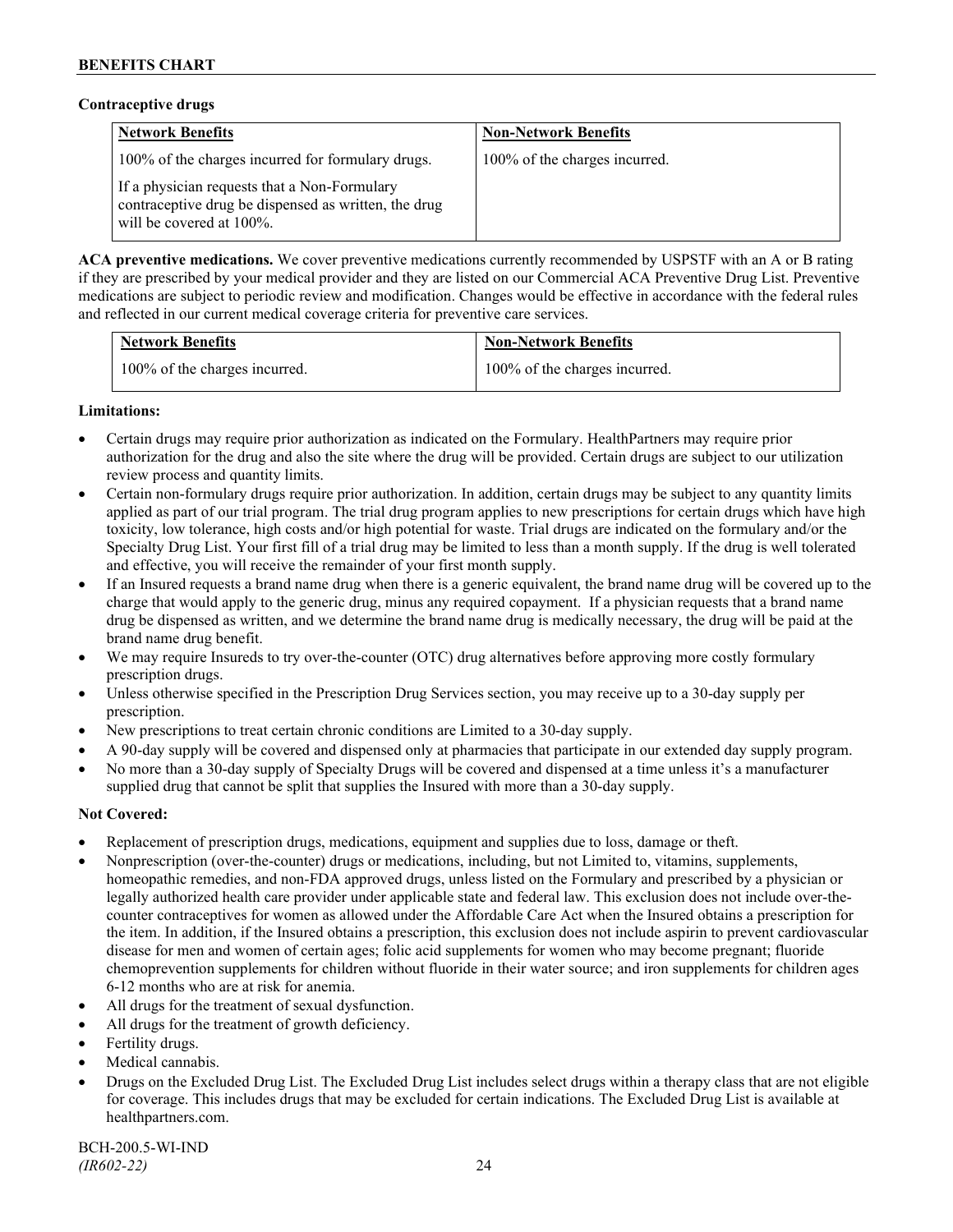- Drugs that are newly approved by the FDA until they are reviewed and approved by HealthPartners Pharmacy and Therapeutics Committee.
- Medical devices approved by the FDA will not be covered under the Prescription Drug Services section unless they are on our formulary. Covered medical devices are generally submitted and reimbursed under your medical benefits.
- See "Services Not Covered" in your Policy.

# **PREVENTIVE SERVICES**

# **Applicable Definitions:**

**Routine Preventive Services** are routine healthcare services that include screenings, check-ups and counseling to prevent illness, disease or other health problems before symptoms occur.

**Diagnostic Services** are services to help a provider understand your symptoms, diagnose illness and decide what treatment may be needed. They may be the same services that are listed as preventive services, but they are being used as diagnostic services. Your provider will determine if these services are preventive or diagnostic. These services are not preventive if received as part of a visit to diagnose, manage or maintain an acute or chronic medical condition, illness or injury. When that occurs, unless otherwise indicated below, standard deductibles, copayments or coinsurance apply.

# **Covered Services:**

We cover preventive services that meet any of the requirements under the Affordable Care Act (ACA) shown in the bulleted items below. These preventive services are covered at 100% under the Network Benefits with no deductible, copayments or coinsurance. (If a preventive service is not required by the ACA and it is covered at a lower benefit level, it will be specified below.) Preventive benefits mandated under the ACA are subject to periodic review and modification. Changes would be effective in accordance with the federal rules. Preventive services mandated by the ACA include:

- Evidence-based items or services that have in effect a rating of A or B in the current recommendations of the United States Preventive Services Task Force with respect to the individual;
- Immunizations for routine use in children, adolescents, and adults that have in effect a recommendation from the Advisory Committee on Immunization Practices of the Centers for Disease Control and Prevention with respect to the individual;
- With respect to infants, children, and adolescents, evidence-informed preventive care and screenings provided for in comprehensive guidelines supported by the Health Resources and Services Administration; and
- With respect to women, preventive care and screenings provided for in comprehensive guidelines supported by the Health Resources and Services Administration.

Covered services are based on established medical policies, which are subject to periodic review and modification by the medical directors. These medical policies (medical coverage criteria) are available by calling Member Services, or logging on to your "*my*HealthPartners" account at [healthpartners.com.](http://www.healthpartners.com/)

# **ACA and state mandated preventive services are covered as follows:**

**Routine health exams and periodic health assessments**. A physician or health care provider will counsel you as to how often health assessments are needed based on age, sex and health status. This includes screening and counseling for tobacco cessation and all FDA approved tobacco cessation medications including over-the-counter drugs (as shown in the Prescription Drug Services section).

| <b>Network Benefits</b>       | Non-Network Benefits          |
|-------------------------------|-------------------------------|
| 100% of the charges incurred. | 100% of the charges incurred. |

**Child health supervision services.** This includes pediatric preventive services such as newborn screenings, appropriate immunizations, developmental assessments and laboratory services appropriate to the age of the child from birth to 72 months, and appropriate immunizations to age 18.

| <b>Network Benefits</b>       | <b>Non-Network Benefits</b>   |
|-------------------------------|-------------------------------|
| 100% of the charges incurred. | 100% of the charges incurred. |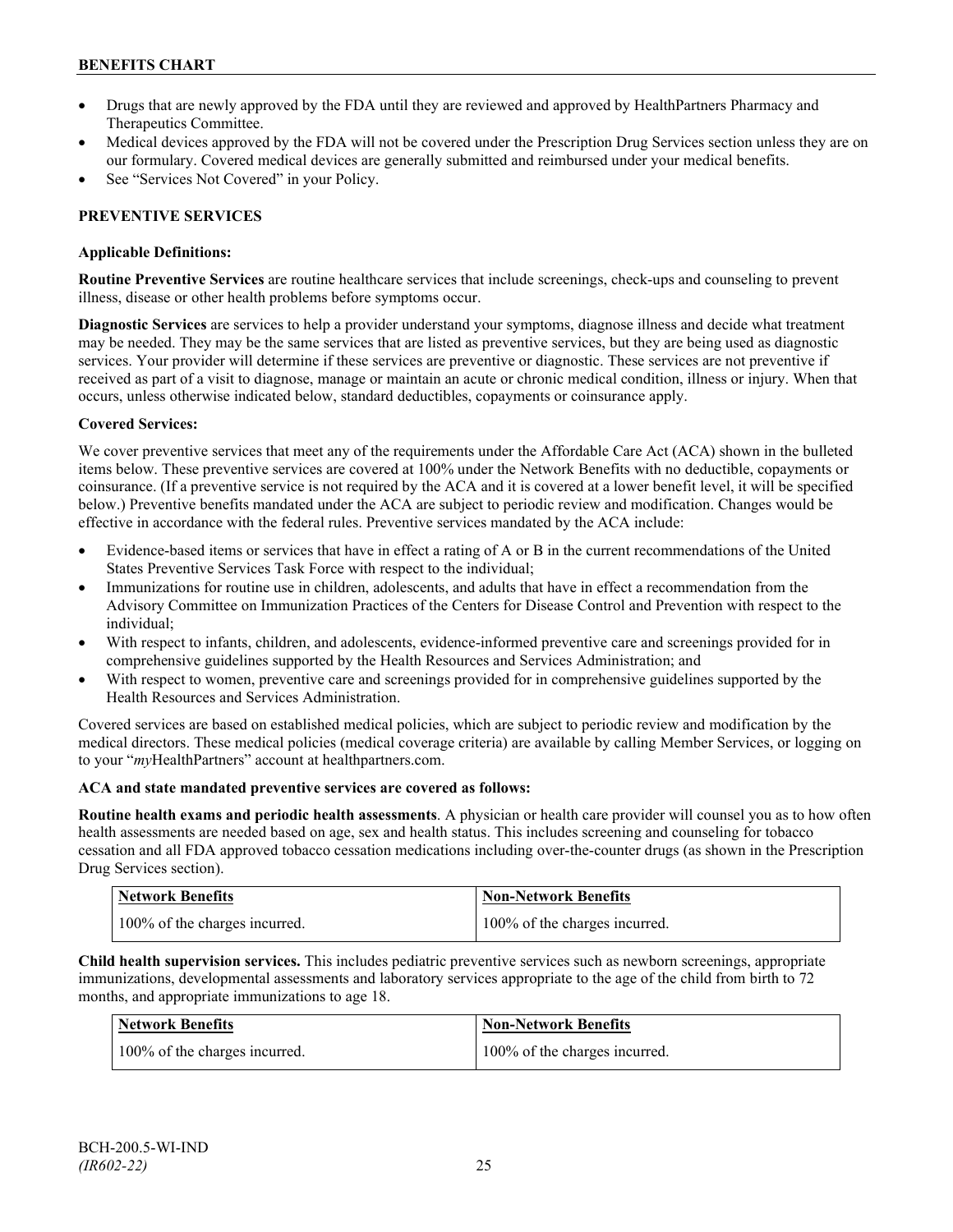#### **Routine prenatal care and exams**

| <b>Network Benefits</b>       | <b>Non-Network Benefits</b>   |
|-------------------------------|-------------------------------|
| 100% of the charges incurred. | 100% of the charges incurred. |

**Routine postnatal care.** This includes health exams, assessments, education and counseling relating to the period immediately after childbirth.

| <b>Network Benefits</b>       | <b>Non-Network Benefits</b>   |
|-------------------------------|-------------------------------|
| 100% of the charges incurred. | 100% of the charges incurred. |

**Routine screening procedures for cancer.** This includes colorectal screening, digital rectal examinations and other cancer screenings recommended by the USPSTF with an A or B rating. Women's preventive health services below describe additional routine screening procedures for cancer.

| Network Benefits              | <b>Non-Network Benefits</b>   |
|-------------------------------|-------------------------------|
| 100% of the charges incurred. | 100% of the charges incurred. |

**Routine eye and hearing exams for members under the age of 22**

| <b>Network Benefits</b>       | <b>Non-Network Benefits</b>   |
|-------------------------------|-------------------------------|
| 100% of the charges incurred. | 100% of the charges incurred. |

**Professional voluntary family planning services.** This includes services to prevent or delay a pregnancy, including counseling and education. Services must be provided by a licensed provider.

| Network Benefits              | <b>Non-Network Benefits</b>   |
|-------------------------------|-------------------------------|
| 100% of the charges incurred. | 100% of the charges incurred. |

# **Adult immunizations**

| <b>Network Benefits</b>       | <b>Non-Network Benefits</b>   |
|-------------------------------|-------------------------------|
| 100% of the charges incurred. | 100% of the charges incurred. |

**Women's preventive health services.** This includes mammograms, screenings for cervical cancer (pap smears), breast pumps, human papillomavirus (HPV) testing, counseling for sexually transmitted infections, counseling and screening for human immunodeficiency virus (HIV), and all FDA approved contraceptive methods as prescribed by a doctor, sterilization procedures, education and counseling (see the Prescription Drug Services section for coverage of oral contraceptive drugs). We also provide genetic screening for BRCA if someone in your family has the gene or you have a diagnosis of cancer.

The U.S. Preventive Services Task Force (USPSTF) recommends screening mammography, with or without clinical breast examination (CBE), every 1-2 years for women aged 40 and older. For women age 50 and older, we cover an annual mammogram.

| <b>Network Benefits</b>       | <b>Non-Network Benefits</b>   |
|-------------------------------|-------------------------------|
| 100% of the charges incurred. | 100% of the charges incurred. |

**Obesity screening and management.** We cover obesity screening and counseling for all ages during a routine preventive care exam. If you are age 18 or older and have a body mass index of 30 or more, we also cover intensive obesity management to help you lose weight. Your primary care doctor can coordinate these services.

| <b>Network Benefits</b>       | <b>Non-Network Benefits</b>   |
|-------------------------------|-------------------------------|
| 100% of the charges incurred. | 100% of the charges incurred. |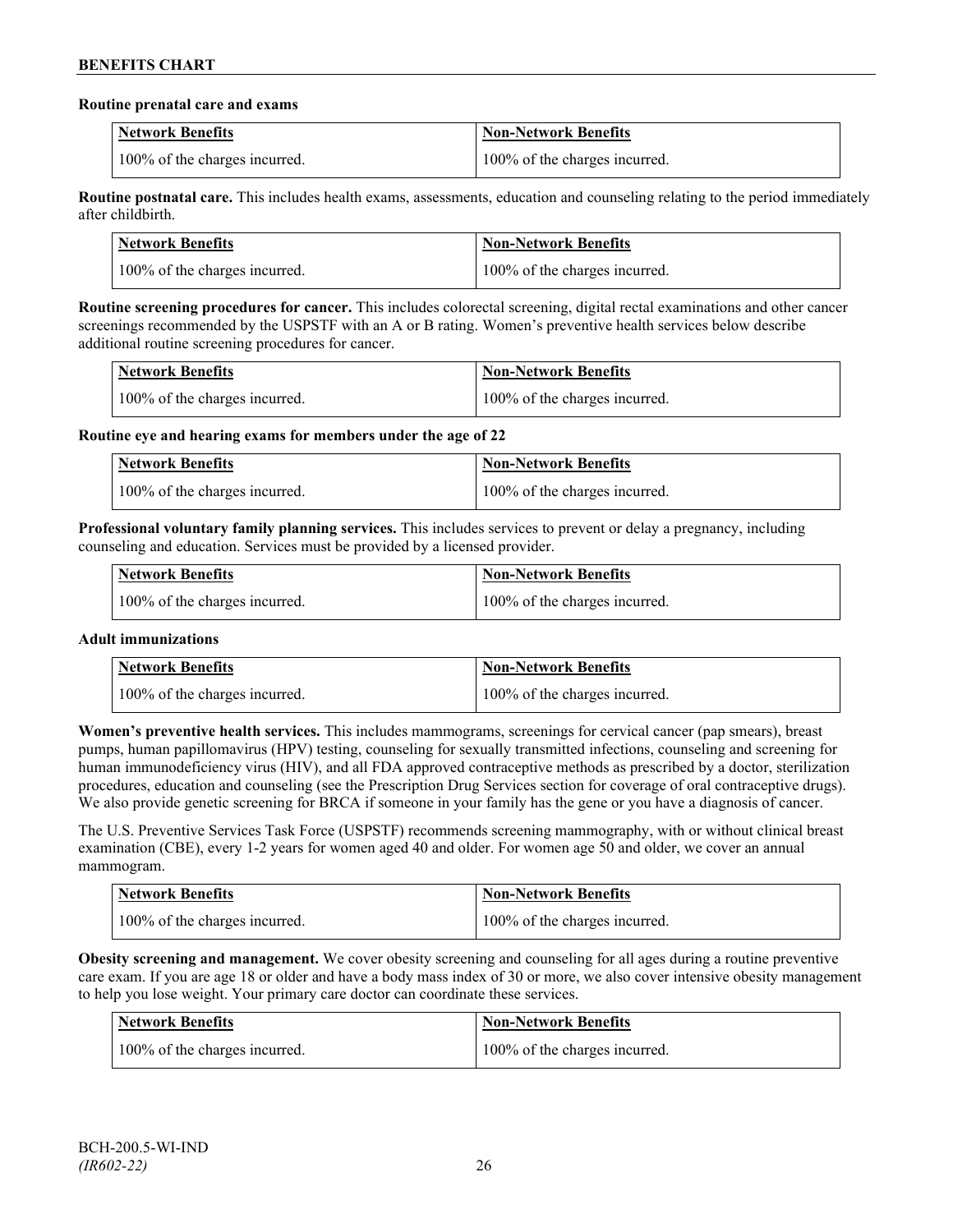# **In addition to any ACA or state mandated preventive services referenced above, we cover the following eligible preventive services:**

# **Routine hearing exams for adults age 22 and older**

| <b>Network Benefits</b>       | <b>Non-Network Benefits</b>   |
|-------------------------------|-------------------------------|
| 100% of the charges incurred. | 100% of the charges incurred. |

#### **Eye exams for adults diagnosed with diabetes**

| <b>Network Benefits</b>       | <b>Non-Network Benefits</b>   |
|-------------------------------|-------------------------------|
| 100% of the charges incurred. | 100% of the charges incurred. |

**Ovarian cancer surveillance tests for women who are at risk.** "At risk for ovarian cancer" means (1) having a family history that includes any of the following: one or more first-degree or second-degree relatives with ovarian cancer, clusters of female relatives with breast cancer or nonpolyposis colorectal cancer; or (2) testing positive for BRCA1 or BRCA2 mutations. "Surveillance tests for ovarian cancer" means annual screening using: CA-125 serum tumor marker testing, transvaginal ultrasound, pelvic examination or other proven ovarian cancer screening tests currently being evaluated by the federal Food and Drug Administration or by the National Cancer Institute.

| <b>Network Benefits</b>                                 | <b>Non-Network Benefits</b>                             |
|---------------------------------------------------------|---------------------------------------------------------|
| Coverage level is same as corresponding Network         | Coverage level is same as corresponding Non-Network     |
| Benefit, depending on type of service provided, such as | Benefit, depending on type of service provided, such as |
| Diagnostic Imaging Services, Laboratory Services        | Diagnostic Imaging Services, Laboratory Services        |
| Office Visits for Illness or Injury, or Preventive      | Office Visits for Illness or Injury, or Preventive      |
| Services.                                               | Services.                                               |

#### **Limitations:**

• Services are not preventive if received as part of a visit to diagnose, manage or maintain an acute or chronic medical condition, illness or injury. When that occurs, unless otherwise indicated above, standard deductibles, copayments or coinsurance apply.

# **Not Covered:**

- Routine eye exams for adults age 22 and older.
- See "Services Not Covered" in your Policy.

# **TELEHEALTH/TELEMEDICINE SERVICES**

# **Definitions:**

**Telehealth, Telemedicine, or Virtual Care.** This is a means of communication between a health care professional and a patient. This includes the use of secure electronic information, imaging, and communication technologies, including:

- interactive audio or audio-video
- interactive audio with store-and-forward technology
- chat-based and email-based systems
- physician-to-physician consultation
- patient education
- data transmission
- data interpretation
- digital diagnostics (algorithm-enabled diagnostic support)
- digital therapeutics (the use of personal health devices and sensors, either alone or in combination with conventional drug therapies, for disease prevention and management)

#### Services can be delivered:

Synchronously: the patient and health care professional are engaging with one another at the same time; or Asynchronously: the patient and health care professional engage with each other at different points in time.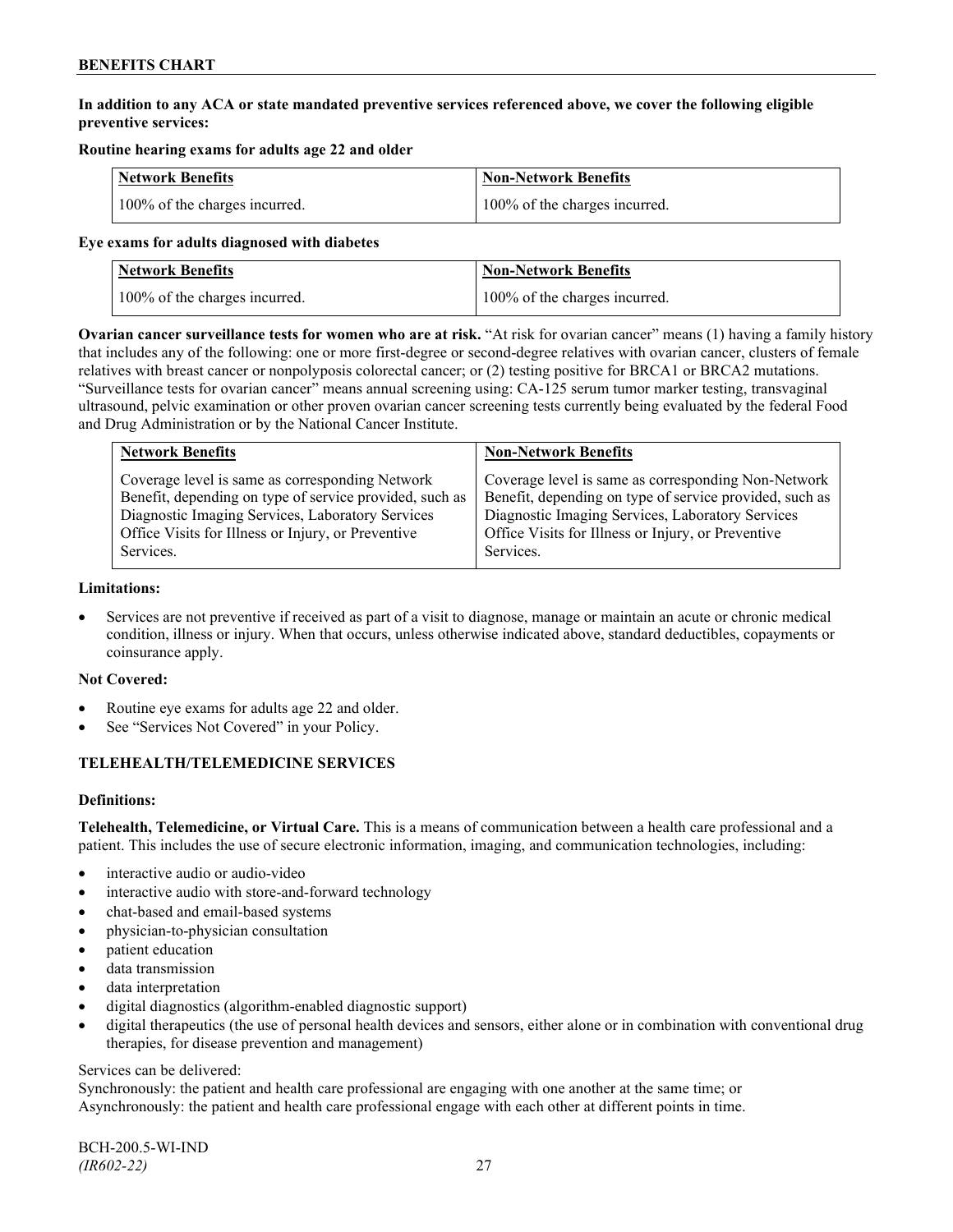**Telephone Visits.** Live, synchronous, interactive encounters over the telephone between a patient and a healthcare provider.

**E-Visit or Chat-Based Visits.** Asynchronous online or mobile app encounters to discuss a patient's personal health information, vital signs, and other physiologic data or diagnostic images. The healthcare provider reviews and delivers a consultation, diagnosis, prescription or treatment plan after reviewing the patient's visit information.

**Virtuwell<sup>®</sup>**. This is an online service for you to receive a diagnosis and treatment for certain conditions, such as a cold, flu, ear pain and sinus infections. You may access the Virtuwell website at [virtuwell.com.](https://www.virtuwell.com/)

**Video Visits.** Live, synchronous, interactive encounters using secure web-based video between a patient and a healthcare provider.

#### **Covered Services:**

The Plan covers the following methods of receiving care for services that would be eligible under the Plan if the service were provided in person.

#### **Scheduled telephone visits**

| <b>Network Benefits</b>       | <b>Non-Network Benefits</b>   |
|-------------------------------|-------------------------------|
| 100% of the charges incurred. | 100% of the charges incurred. |

#### **E-visits**

#### **Access to online care through Virtuwell at [virtuwell.com](http://www.virtuwell.com/)**

| Network Benefits              | <b>Non-Network Benefits</b> |
|-------------------------------|-----------------------------|
| 100% of the charges incurred. | No coverage.                |

#### **All other E-visits**

| Network Benefits              | <b>Non-Network Benefits</b>   |
|-------------------------------|-------------------------------|
| 100% of the charges incurred. | 100% of the charges incurred. |

#### **Not Covered:**

See "Services Not Covered" in your Policy.

# **TRANSPLANT SERVICES**

#### **Applicable Definitions:**

**Autologous.** This is when the source of cells is from the individual's own marrow or stem cells.

**Allogeneic.** This is when the source of cells is from a related or unrelated donor's marrow or stem cells.

**Allogeneic Bone Marrow Transplant.** This is when the bone marrow is harvested from the related or unrelated donor and stored. The patient undergoes treatment which includes tumor ablation with high-dose chemotherapy and/or radiation. The bone marrow is reinfused (transplanted).

**Autologous Bone Marrow Transplant.** This is when the bone marrow is harvested from the individual and stored. The patient undergoes treatment which includes tumor ablation with high-dose chemotherapy and/or radiation. The bone marrow is reinfused (transplanted).

**Autologous/Allogeneic Stem Cell Support.** This is a treatment process that includes stem cell harvest from either bone marrow or peripheral blood, tumor ablation with high-dose chemotherapy and/or radiation, stem cell reinfusion, and related care. Autologous/allogeneic bone marrow transplantation and high dose chemotherapy with peripheral stem cell rescue/support are considered to be autologous/allogeneic stem cell support.

**Designated Transplant Center.** This is any health care provider, group or association of health care providers designated by us to provide services, supplies or drugs for specified transplants for our Insureds.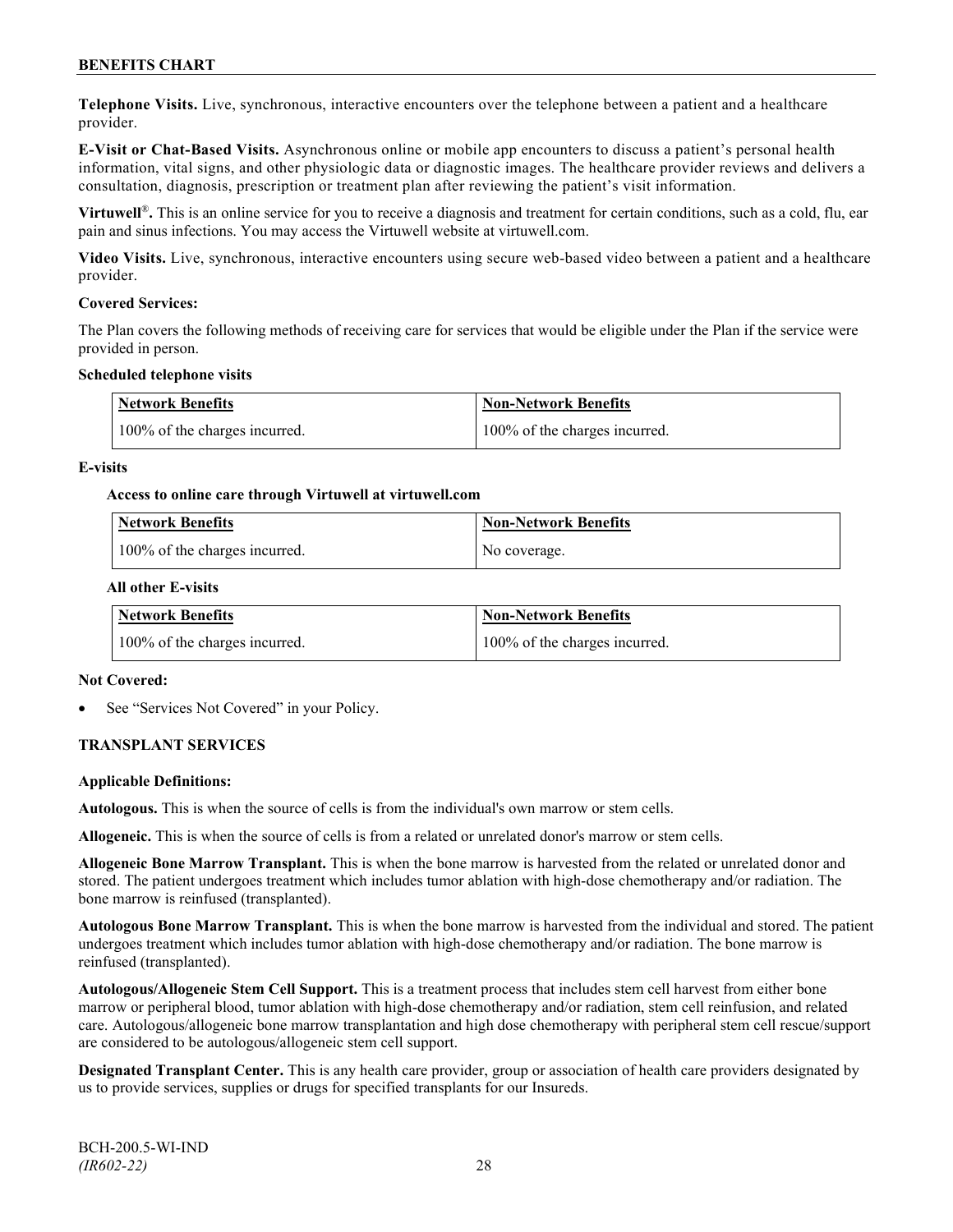**Transplant Services.** This is transplantation (including retransplants) of the human organs or tissue listed below, including all related post-surgical treatment, follow-up care and drugs and multiple transplants for a related cause. Transplant services do not include other organ or tissue transplants or surgical implantation of mechanical devices functioning as a human organ, except surgical implantation of an FDA approved Ventricular Assist Device (VAD) or total artificial heart, functioning as a temporary bridge to heart transplantation.

Prior authorization is required prior to consultation to support coordination of care and benefits.

### **Covered Services:**

We cover eligible transplant services (as defined above) while you are covered under your Policy. Transplants that will be considered for coverage are Limited to the following:

- Kidney transplants for end-stage disease.
- Cornea transplants for end-stage disease.
- Heart transplants for end-stage disease.
- Lung transplants or heart/lung transplants for: (1) primary pulmonary hypertension; (2) Eisenmenger's syndrome; (3) endstage pulmonary fibrosis; (4) alpha 1 antitrypsin disease; (5) cystic fibrosis; and (6) emphysema.
- Liver transplants for: (1) biliary atresia in children; (2) primary biliary cirrhosis; (3) post-acute viral infection (including hepatitis A, hepatitis B antigen e negative and hepatitis C) causing acute atrophy or post-necrotic cirrhosis; (4) primary sclerosing cholangitis; (5) alcoholic cirrhosis; and (6) hepatocellular carcinoma.
- Allogeneic bone marrow transplants or peripheral stem cell support associated with high dose chemotherapy for : (1) acute myelogenous leukemia; (2) acute lymphocytic leukemia; (3) chronic myelogenous leukemia; (4) severe combined immunodeficiency disease; (5) Wiskott-Aldrich syndrome; (6) aplastic anemia; (7) sickle cell anemia; (8) non-relapsed or relapsed non-Hodgkin's lymphoma; (9) multiple myeloma; and (10) testicular cancer.
- Autologous bone marrow transplants or peripheral stem cell support associated with high-dose chemotherapy for: (1) acute leukemia; (2) non-Hodgkin's lymphoma; (3) Hodgkin's disease; (4) Burkitt's lymphoma; (5) neuroblastoma; (6) multiple myeloma; (7) chronic myelogenous leukemia; and (8) non-relapsed non-Hodgkin's lymphoma.
- Pancreas transplants for simultaneous pancreas-kidney transplants for diabetes, pancreas after kidney, living related segmental simultaneous pancreas kidney transplantation and pancreas transplant alone.

To receive Network Benefits, charges for transplant services must be incurred at a Designated Transplant Center.

The transplant-related treatment provided, including expenses incurred for directly related donor services, shall be subject to and in accordance with the provisions, limitations, maximums and other terms of your Policy.

Medical and hospital expenses of the donor are covered only when the recipient is an Insured and the transplant and directly related donor expenses have been prior authorized for coverage. Treatment of medical complications that may occur to the donor are not covered. Donors are not considered Insureds, and are therefore not eligible for the rights afforded to Insureds under your Policy.

The list of eligible transplant services and coverage determinations are based on established medical policies, which are subject to periodic review and modifications by the medical director.

| <b>Network Benefits</b>                           | <b>Non-Network Benefits</b> |
|---------------------------------------------------|-----------------------------|
| See Network Inpatient Hospital Services Benefits. | No coverage.                |